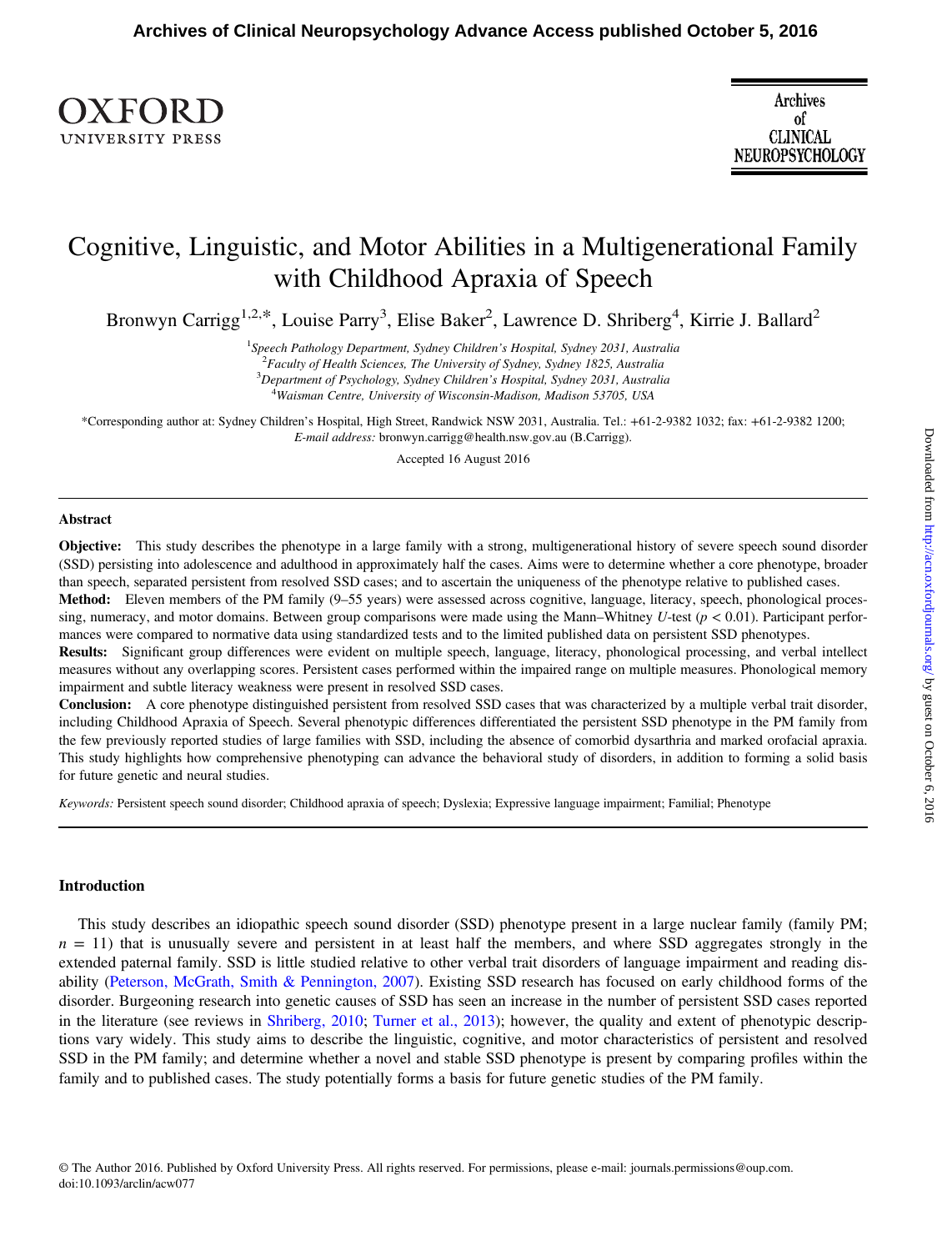# SSD Definition and Prevalence

A SSD is present when a child's speech production is below the level expected for their age and developmental stage and is not attributable to a known structural, physical, neurological, or hearing impairment (Diagnostic and Statistical Manual of Mental Disorders 5th ed.; DSM-5; [American Psychiatric Association \[APA\], 2013](#page-17-0)). It can involve "difficulty with phonological knowledge of speech sounds or the ability to coordinate movements for speech in varying degrees" ([APA, 2013](#page-17-0), p. 44). Because SSDs are mediated by maturation and environmental influences ([Stein et al., 2011](#page-19-0), p. 185), prevalence estimates drop from 15.6% of 3-year-old children ([Campbell et al., 2003](#page-17-0)) to 3.8% of 6-year-olds ([Shriberg, Tomblin & McSweeny,](#page-19-0) [1999](#page-19-0)), excluding children with isolated common clinical distortions (e.g., lisp on /s/, error on /r/). When a SSD persists beyond the age of 8–9 years, it is commonly referred to as persistent SSD ([Shriberg et al., 2010;](#page-19-0) [Wren, Roulstone & Miller,](#page-19-0) [2012](#page-19-0)); however, the prevalence of SSD in later childhood, adolescence and adulthood has not been established. What is known is that these children often experience academic difficulties in language, reading, and spelling [\(Lewis, Freebairn,](#page-18-0) Hansen, Iyengar [& Taylor, 2004b](#page-18-0); [Stackhouse & Snowling, 1992a, 1992b\)](#page-19-0). Clinicians are particularly interested in the behavioral characteristics of persistent SSD and whether persistent status can be reliably predicted in children at a younger age. Information addressing these questions is limited by the focus of research on early childhood SSD.

## SSD Heterogeneity and Subtyping

SSDs vary across individuals in severity, persistence, presence of comorbid disorders such as language impairment and reading disability, and outcomes. This heterogeneity has led to the examination of possible SSD subtypes. A number of theoretically driven classification systems for SSDs of unknown origin have been proposed. The most comprehensively studied of these is the Speech Disorders Classification System—Typology [\(Shriberg et al., 2010\)](#page-19-0). This classification system proposes three broad types of SSD based on current and/or prior speech error patterns: (1) Speech Delay, (2) Motor Speech Disorder, and (3) Speech Errors. Speech Delay is characterized by multiple speech sound substitutions and/or omissions. Motor Speech Disorder features multiple speech sound substitutions, omissions and distortions, and includes childhood apraxia of speech (CAS) and subclinical dysarthria with no neurological diagnosis. Speech Errors consist of common clinical distortion errors that are not associated with poor language or literacy, such as a lisp [\(Shriberg et al., 2010\)](#page-19-0). The Speech Errors subtype is not the focus of this paper. The Motor Speech Disorder subtype is relevant given CAS is the most frequently diagnosed persistent SSD subtype in published cases and can co-occur with dysarthria ([Morgan, Liégeois & Vargha-Khadem, 2010;](#page-18-0) [Stackhouse &](#page-19-0) [Snowling, 1992b](#page-19-0); [Turner et al., 2015;](#page-19-0) [Velleman & Mervis, 2011](#page-19-0); [Zaretsky, Velleman & Curro, 2010\)](#page-19-0).

CAS is a disorder of speech motor control in which the motor planning and programming of speech movements is impaired in the *absence* of neuromuscular deficits (i.e., no clinical signs of muscular weakness or abnormal tone/reflexes). The impairment manifests as inaccurate and inconsistent speech sound production, and timing incoordination within and between speech articulators ([American Speech Language, Hearing Association, 2007](#page-17-0)). In contrast, dysarthria is a disorder involving impaired programming and/or execution of the motor movements required for speech due to neuromuscular deficits, such as observed in children with cerebral palsy. In dysarthria, impaired strength, range, rate, or control can affect the multiple physio-logical subsystems used in speech production including articulation, phonation, respiration, and resonance [\(Liégeois &](#page-18-0) [Morgan,](#page-18-0) 2012; [Morgan & Vogel, 2009](#page-18-0)). CAS is estimated to occur in one to two children per thousand ([American Speech](#page-17-0) Language, [Hearing Association, 2007](#page-17-0)). A number of genes have been implicated in CAS [\(Graham, Deriziotis & Fisher, 2015](#page-17-0)).

## SSD Heritability and Familial Aggregation

SSDs are highly heritable. Behavioral studies, such as familial and twin studies, suggest a strong genetic component. For instance, speech and language disorders were reported in 26% of nuclear family members of probands with SSD, increasing to slightly to 33% when dyslexia or learning disabilities were included [\(Lewis, 1992](#page-17-0)). Speech and language disorders were present in at least one nuclear family member of 86% of probands with CAS, although rates of CAS were low [\(Lewis et al., 2004a](#page-18-0)). [Lewis et al. \(2007\)](#page-18-0) found the odds for SSD increased nearly two times for each relative affected by SSD. Twin studies examine the contributions of genetic and environmental influences by investigating differences between monozygotic and dizygotic twins. Such studies report higher group heritability estimates for SSD than language disorders, for example 0.95 for SSD [\(DeThorne](#page-17-0) [et al., 2006\)](#page-17-0), indicating that differences in speech abilities have a strong genetic component [\(Hayiou-Thomas, 2008,](#page-17-0) p. 405).

Although a strong genetic component to SSD is implied by behavioral genetic studies, the underlying molecular mechanisms are not well understood. Families with many affected individuals are of interest because extended pedigrees can offer unique advantages for genetic analyses ([Bailey-Wilson & Wilson, 2011](#page-17-0); [Wijsman, 2012;](#page-19-0) [Wilson & Ziegler, 2011](#page-19-0)). Sample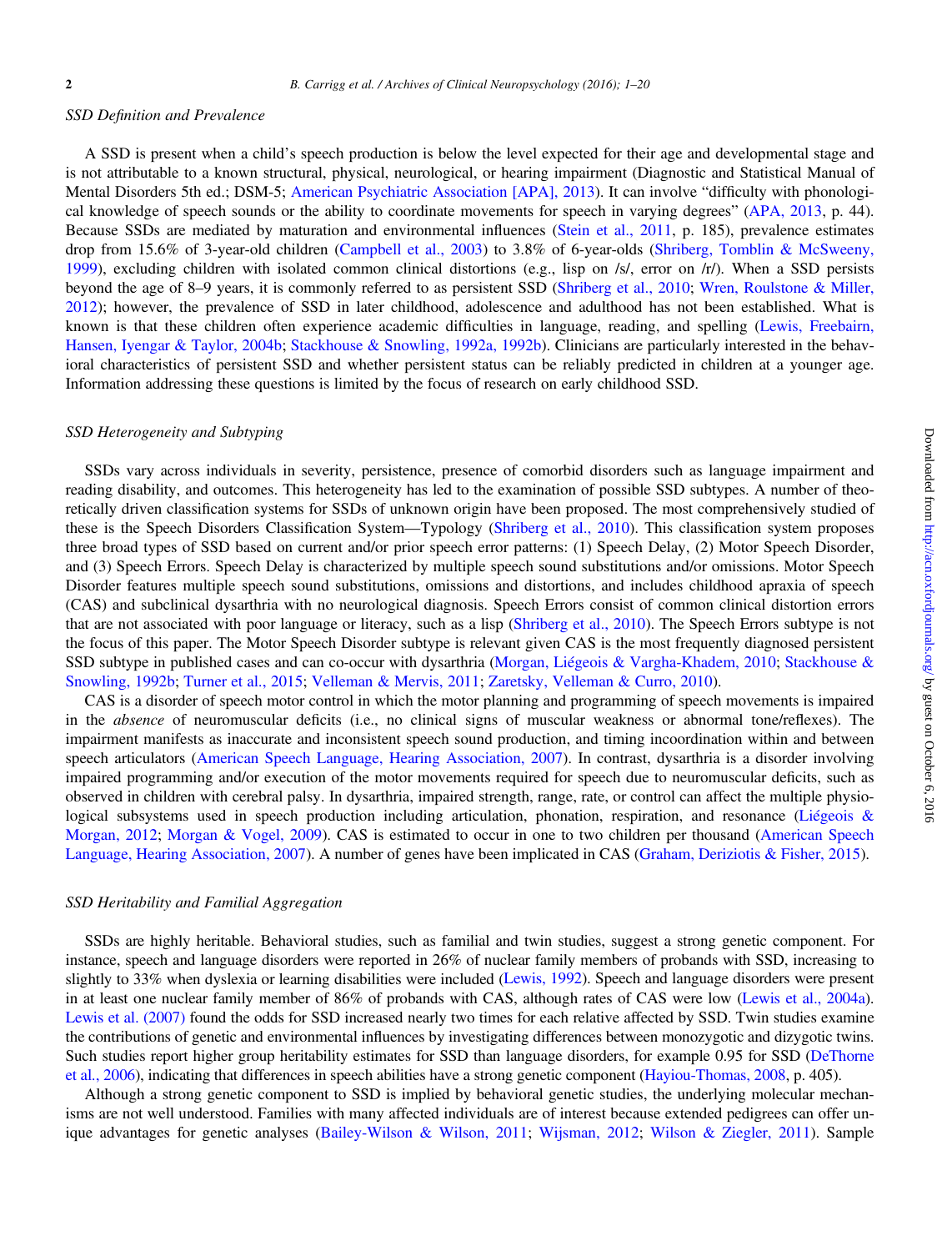selection strategies can enrich the phenotypic data gathered from families and support more targeted genetic analyses [\(Wilson &](#page-19-0) [Ziegler, 2011\)](#page-19-0). For instance, the selection of multigenerational families with a large number of affected members can result in more powerful linkage analysis and has led to the discovery of high-penetrance risk alleles ([Bailey-Wilson & Wilson,](#page-17-0)  $2011$ ). The most influential speech-genetics discovery to date is the  $FOXP2$  gene identified through detailed phenotyping and molecular genetic analyses of severe and persistent SSD in a single extended pedigree (the KE family) [\(Lai, Fisher,](#page-17-0) [Hurst, Vargha-Khadem](#page-17-0) & Monaco, 2001), and confirmed in subsequent cases with similar phenotypes ([MacDermot et al.,](#page-18-0) [2005](#page-18-0); see summary in [Graham & Fisher, 2015\)](#page-17-0). Other selection strategies include recruiting families with severely affected cases or where the phenotype occurs across distributional extremes representing mild to severe cases [\(Wijsman, 2012](#page-19-0); [Wilson & Ziegler, 2011](#page-19-0)).

# SSD Phenotyping: Challenges

There are challenges in interpreting the literature on SSD phenotypes. The majority of SSD studies focus on speech data, neglecting the systematic assessment of cognitive, linguistic, and motor domains needed for comprehensive phenotypic descriptions. Information on family members' communication and other skills used to document familial aggregation may not be included and, if present, is usually based on self-report rather than direct assessment. Study interpretation is also affected by methodological factors such as participant heterogeneity in SSD severity and the presence of comorbid language impairment. Furthermore, there is the question of whether assessment methods reliant on speech output are valid for participants with severe to profound SSD (e.g. measures of verbal memory span, verbal working memory, phonological memory, reading accuracy and expressive language).

Most of what is known about the profile of SSD relates to early childhood SSD rather than persistent SSD. Although early childhood cohorts may contain children who go on to have persistent SSD, this is the exception rather than the rule. Where early childhood SSD cohorts were followed into later school age, adolescence, and adulthood, conversational speech errors resolved in the majority of cases ([Lewis et al., 2015](#page-18-0); [Peterson, Pennington, Shriberg & Boada, 2009\)](#page-18-0). Similarities between profiles of some participants with early childhood SSD and persistent SSD would be expected; however, key methodological differences prevent the direct extrapolation of findings from early childhood SSD cohorts to persistent SSD populations. For example, early childhood SSD studies usually recruit groups of children aged 3–6 years with moderate or moderate to severe SSD. In contrast, persistent SSD studies frequently include case studies and familial studies (i.e., where multiple affected family members are recruited) as well as participants with severe or profound SSD, CAS/ suspected CAS, diagnosed syndromes, and accompanying genetic investigations ([Turner et al., 2015](#page-19-0); [Vargha-Khadem,](#page-19-0) Watkins, Alcock, [Fletcher & Passingham, 1995](#page-19-0)). Furthermore, the range of skills that can be assessed in early childhood and persistent SSD differs, for example, reading, spelling, and reading comprehension cannot be assessed in early childhood.

#### Early Childhood SSD Phenotype

Descriptions of individuals with early childhood SSD vary widely, reflecting diverse participant selection criteria and study methods; however, there are trends. Comorbid verbal trait impairments are common. An estimated 38–62% of children with SSD have comorbid expressive language impairment and 6–21% have comorbid receptive language impairment ([Shriberg &](#page-18-0) [Austin, 1998](#page-18-0)). Children with comorbid SSD and language impairment tend to have difficulties with phonological processing including phonological awareness, phonological memory, and auditory discrimination, as well as subsequent literacy difficulties ([Lewis et al., 2015;](#page-18-0) [Nathan, Stackhouse, Goulandris & Snowling, 2004;](#page-18-0) [Raitano, Pennington, Tunick, Boada & Shriberg,](#page-18-0) [2004\)](#page-18-0). Fine and gross motor differences have been reported in some children with SSD with and without language impairment relative to peers [\(Newmeyer et al., 2007;](#page-18-0) [Visscher, Houwen, Scherder, Moolenaar & Hartman, 2007](#page-19-0)), as have lower oral-motor sequencing and rapid sound repetition abilities [\(Newmeyer et al., 2007;](#page-18-0) [Peter, Button, Stoel-Gammon,](#page-18-0) Chapman & [Raskind, 2013](#page-18-0)). Some suggest that CAS, specifically, is associated with a global deficit in sequential processing in motor, linguistic, and cognitive domains ([Peter et al., 2013\)](#page-18-0).

Among the early childhood SSD studies that exclude cases with comorbid language impairment, findings vary. [Johnson](#page-17-0) [and colleagues \(1999\)](#page-17-0) report comparable language, cognitive, and academic outcomes for adolescents with a history of SSD and controls. Others report focal weaknesses in phonological awareness and real word decoding relative to controls ([Raitano](#page-18-0) [et al.,](#page-18-0) 2004), and in spelling relative to participants' language and reading abilities [\(Lewis, Freebairn & Taylor, 2000](#page-18-0)). Neuropsychological abilities are not routinely studied in SSD.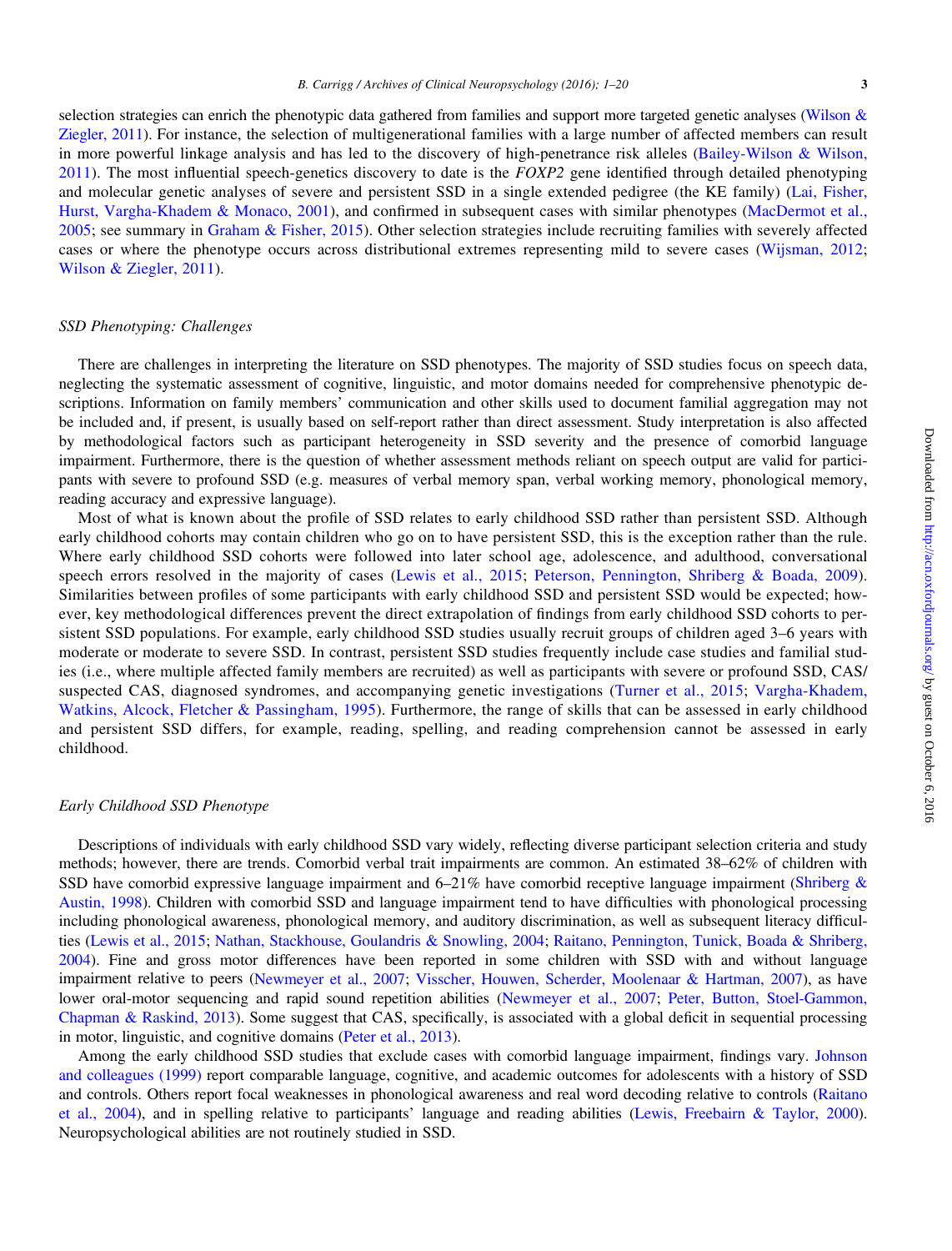#### Persistent SSD Phenotype

Most published cases of persistent SSD with multiple sound errors describe current or historical SSD in the severe to profound range. CAS or CAS-like symptoms are frequently reported [\(Lewis et al., 2004b](#page-18-0); [Zaretsky et al., 2010](#page-19-0)). However, the type of persistent SSD and inter-rater reliability on diagnosis are often not reported, and the differentiation of CAS and dysarthria has proved challenging. For example, in two multigenerational families with CAS ([Scheffer et al., 1995](#page-18-0); [Vargha-Khadem](#page-19-0) [et al.,](#page-19-0) 1995), a diagnosis of CAS plus dysarthria was only subsequently reported, affecting interpretation of findings from earlier studies of the affected cases ([Morgan, Liégeois & Vargha-Khadem, 2010;](#page-18-0) [Turner et al., 2015](#page-19-0)). Although both conditions represent a motor speech disorder, they affect different components of the motor speech system: CAS involves motor planning and programming, and dysarthria involves motor programming and execution. They also have some shared and some unique symptoms and can require different intervention approaches.

Comorbid dysarthria has been reported with moderate frequency among persistent SSD cases with a genetic correlate [\(Fedorenko et al., 2015](#page-17-0); [Peter, Matsushita, Oda & Raskind, 2014;](#page-18-0) [Rice et al., 2012](#page-18-0); [Turner et al., 2013](#page-19-0); [Velleman & Mervis,](#page-19-0) [2011](#page-19-0)). In published cases without accompanying genetic studies, a definitive diagnosis of comorbid dysarthria is rare [\(Zaretsky et al., 2010\)](#page-19-0); however, subtle oromotor issues such as mild dysphagia or drooling have been suggested in some cases ([Stackhouse, Pascoe & Gardner, 2006\)](#page-19-0). Where assessed, orofacial praxis has been identified in only some cases: Of note, it is a strong feature of the large multigenerational family studies of CAS ([Kugler et al., 2008](#page-17-0); [Saleeby, Hadjian,](#page-18-0) [Martinosky &](#page-18-0) Swift, 1978; [Turner et al., 2015](#page-19-0); [Vargha-Khadem et al., 1995](#page-19-0)). With regard to fine and gross limb motor skills, systematic assessment is rare ([Rice et al., 2012\)](#page-18-0). Limb motor difficulties have frequently been noted or suspected suggesting more widespread motor involvement [\(Lewis et al., 2004b;](#page-18-0) [Stackhouse & Snowling, 1992b;](#page-19-0) [Zaretsky et al., 2010](#page-19-0)).

Relatively few studies of primary persistent SSD report comprehensive data on domains other than speech. Such studies include participants with persistent SSD of unknown origin or with an identified genetic cause, and the majority show deficits across multiple verbal traits. Where speech, expressive language, literacy, and/or phonological processing were systematically assessed, they were impaired [\(Lewis et al., 2004b](#page-18-0); [Speake, Stackhouse & Pascoe, 2012](#page-19-0); [Stackhouse & Snowling,](#page-19-0) [1992a, 1992b](#page-19-0); [Turner et al., 2013](#page-19-0); [Zaretsky et al., 2010](#page-19-0)). Receptive language abilities were variable [\(Lewis et al., 2004b](#page-18-0); [Stackhouse & Snowling, 1992a\)](#page-19-0) and often reported as stronger than expressive language [\(Lewis et al., 2004b](#page-18-0); [McLaughlin](#page-18-0) [& Kriegsmann, 1980](#page-18-0); [Rice et al., 2012](#page-18-0); [Turner et al., 2013](#page-19-0)). Reading comprehension was rarely assessed, but a qualitative examination of data in two papers showed it to be stronger than phonological decoding skills ([Lewis et al., 2004b](#page-18-0), Table 6, p. 129; [Zaretsky et al., 2010](#page-19-0), p. 62). In two studies, receptive and expressive language skills were within the aver-age range ([Ballard, Robin, McCabe & McDonald, 2010](#page-17-0),  $n = 3$ ; [Kenney, Barac-Cikoja, Finnegan, Jeffries & Ludlow,](#page-17-0)  $2006$ ,  $n = 9$ ): Notably, expressive language was not fully assessed by Kenney and colleagues, literacy was not assessed in either study, and participants either ceased treatment before 9 years of age or had not received treatment during childhood, suggesting relatively mild cases. The interpretation of other small group studies suggesting language and/or literacy skills within the normal range is hindered by lack of information on SSD subtype ([Cleland, Scobbie & Wrench, 2015;](#page-17-0) [Redle](#page-18-0) [et al., 2015](#page-18-0)).

Cognition has been minimally described with data usually limited to estimates of overall intellectual functioning ([Cumley](#page-17-0) [& Swanson, 1999](#page-17-0); [Peter et al., 2014](#page-18-0)), nonverbal intelligence ([Fedorenko et al., 2015](#page-17-0); [Lewis et al., 2004b](#page-18-0)), or both verbal and nonverbal intellect ([Raca et al., 2013\)](#page-18-0). Several case studies have suggested general deficits in working memory ([Turner et al.,](#page-19-0) [2013](#page-19-0); [Zaretsky et al., 2010\)](#page-19-0). [Rice et al. \(2012\)](#page-18-0) compared the IQ results of three families with FOXP2 abnormalities (two duos and the KE family) and concluded that core features were "constraints in the cognitive processing domains underlying performance on these WAIS-III subtasks—attention, short-term memory, and speed of processing" (p. 180).

Large family studies. There have been a handful of large families studied with high levels of aggregation of persistent SSD. The most well-known family is KE in which half the members of the three-generations studied were affected by a mutation in the FOXP2 gene along with severe and persistent SSD ([Lai et al., 2001](#page-17-0); [Vargha-Khadem et al., 1995\)](#page-19-0). Symptom severity varied. However, compared to unaffected family members, all affected members show marked orofacial apraxia (OFA); comorbid CAS and dysarthria; expressive and receptive language problems with expressive more severely affected; and difficulties with spelling, reading, and rhythm perception and production [\(Alcock, Passingham, Watkins & Vargha-Khadem, 2000](#page-17-0); [Morgan et al., 2010;](#page-18-0) [Vargha-Khadem et al., 1995, 1998](#page-19-0); [Watkins, Dronkers & Vargha-Khadem, 2002](#page-19-0)). The mean verbal and nonverbal IQ of the affected group were significantly lower than the unaffected group and population norms. Nonetheless, their borderline to high average nonverbal IQ (71–111, mean  $= 75$ ) indicated no frank intellectual disability.

Reports of other multigenerational families contain limited detail ([Saleeby et al., 1978](#page-18-0)) or included some family members who were syndromal [\(McLaughlin & Kriegsmann, 1980\)](#page-18-0) or had other conditions such as seizures ([Kugler et al., 2008](#page-17-0);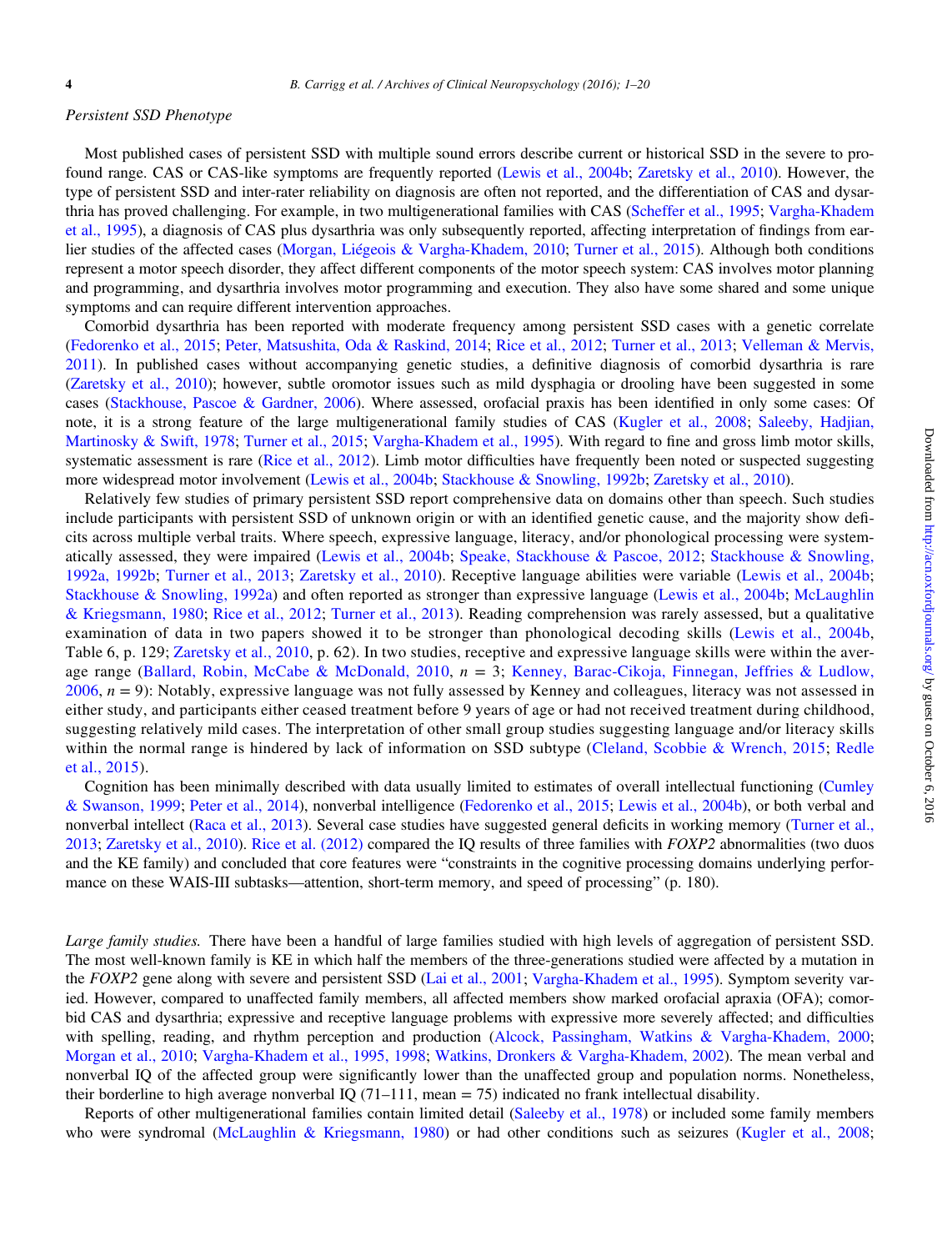[Scheffer et al., 1995](#page-18-0)). For example, [Saleeby et al. \(1978\)](#page-18-0) reported a family with 34 of 66 members diagnosed with CAS but only a conference abstract is available.

In summary, persistent SSD cases with multiple sound errors frequently present with a more complex profile of concomitant cognitive, linguistic, and motor impairments. Persistent SSD has been both less studied than early childhood SSD and more frequently associated with positive genetic findings. The comprehensive testing of persistent cases has potential to define phenotypic profiles more accurately; suggest associated characteristics for further study and, potentially, contribute to the study of specific genotype–phenotype relationships.

#### Aims

This study aimed to gather speech, language, and neuropsychological data from 11 nuclear family members (PM family) within a multigenerational pedigree who either had a history of SSD ( $n = 5$ ) or current persistent SSD ( $n = 6$ ) of unknown origin. Characteristics unique to the PM family provided a rare opportunity to advance the phenotypic, and potentially genotypic, study of SSD—particularly those SSDs severe enough to persist into adolescence and adulthood. This included a high level of familial aggregation of SSD, the presence of distributional extremes of SSD, multiple severely affected cases, the large family size, and family members over 9 years of age. The latter characteristic permitted the assessment of persistent SSD in all cases: This provided a degree of diagnostic stability, partially countering challenges posed by developmental changes in the SSD phenotype. Data were used to determine whether the phenotype was unique to this family or comparable to phenotypes described in published familial or singleton SSD research. The findings from this study contribute to understanding of familial SSDs, as well as the characteristics of individuals with severe SSDs that still affect speech intelligibility after the age of 9 years. It was hypothesized that:

- (1) Speech, language, and neuropsychological testing would identify a core phenotype in the PM family, potentially broader than speech, that differentiated the persistent SSD cases from the resolved cases.
- (2) The core phenotype associated with the persistent SSD cases in the PM family would be similar to strongly familial cases of persistent SSD described in the literature.

#### Method

#### Participants

The PM family included nine siblings (i.e., Siblings 1–9; seven males) aged 9–28 years, the mother (51 years) and the father (55 years) (Table [1](#page-5-0)). The parents were non-consanguineous. Comprehensive case history information was obtained via parent/self-report and clinical files available for Siblings 4, 5, 6, 7, 8, and 9. Based on these sources, all nine siblings had been diagnosed with SSD characterized by multiple sound errors in the preschool years. The father and four of his ten siblings had a reported history of SSD persisting into adulthood in multiple cases. The mother reported mild SSD in early childhood with no therapy or family history of verbal trait disorder. The parents' siblings were unavailable for testing. The 11 PM family members were separated into resolved and persistent SSD groups based on the presence of SSD and receipt of speech treatment for multiple sound errors beyond 9 years of age ([Shriberg et al., 2010](#page-19-0); [Wren et al., 2012\)](#page-19-0). The persistent SSD group  $(n = 6, 9-55$  years) included the father and Siblings 4, 5, 7, 8, and 9; and the resolved SSD group  $(n = 5, 13-51$  years) included the mother and Siblings 1, 2, 3, and 6.

The study was approved by the local institutional review board for ethics in human research and thus conformed to the Declaration of Helsinki (BMJ 1991; 302: 1194) guidelines on research involving human subjects.

# Procedures

All family members completed assessments of cognition, language, literacy, phonological processing, oral structure and function, speech, motor skills, and numeracy. Standardized assessments were used where possible (Box [1\)](#page-6-0). Speech accuracy was calculated on narrow phonetic transcription of conversational speech, multisyllabic words, and nonwords using Percentage of phonemes correct (PPC) which counts deletions, substitutions, and distortions of consonants and vowels as errors [\(Shriberg, Austin, Lewis, McSweeny & Wilson, 1997\)](#page-19-0).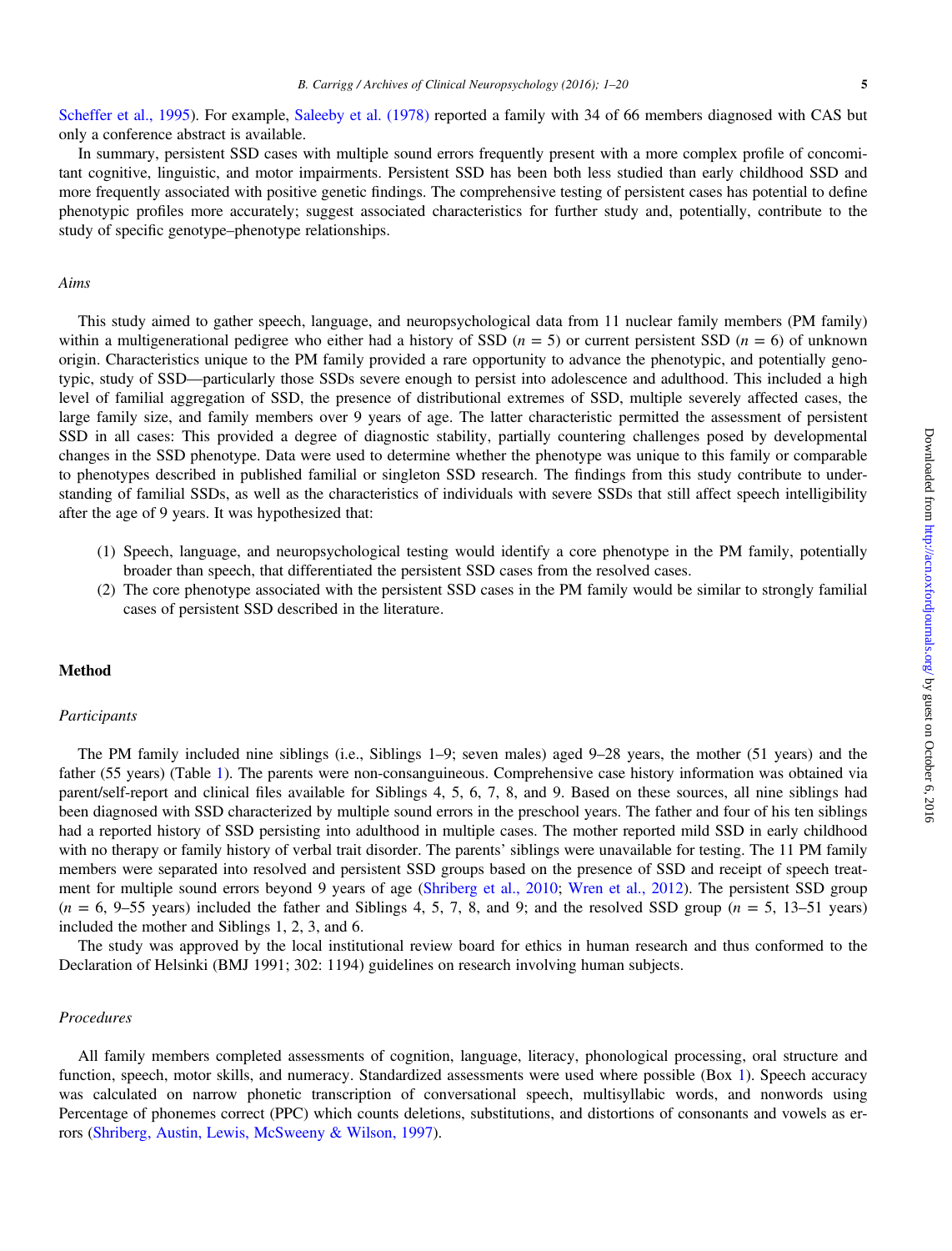| Characteristic                        | Mum         | Dad     | Sib 1       | Sib <sub>2</sub> | Sib <sub>3</sub> | Sib 4          | Sib <sub>5</sub> | Sib 6   | Sib 7       | Sib 8   | Sib 9          |
|---------------------------------------|-------------|---------|-------------|------------------|------------------|----------------|------------------|---------|-------------|---------|----------------|
| <b>SSD</b> grouping                   | Resolve     | Persist | Resolve     | Resolve          | Resolve          | Persist        | Persist          | Resolve | Persist     | Persist | Persist        |
| Sex                                   | $\mathbf F$ | M       | $\mathbf F$ | M                | М                | M              | $\mathbf M$      | M       | $\mathbf F$ | M       | M              |
| Age at testing (years/months)         | 51;7        | 55:7    | 28;0        | 24;0             | 20;11            | 16;5           | 17:5             | 15;11   | 13:5        | 10;11   | 9:5            |
| Years of education                    | 11          | 8       | 16          | 13               | 13               | $\overline{9}$ | 9                | 11      | 9           | $\tau$  | $\mathfrak{S}$ |
| Medical-developmental                 |             |         |             |                  |                  |                |                  |         |             |         |                |
| Hypertension in pregnancy             |             |         |             |                  |                  |                |                  |         |             |         |                |
| Prematurity                           |             |         |             |                  |                  |                |                  |         |             |         |                |
| Borderline low birth weight           |             |         |             |                  |                  |                |                  |         |             |         |                |
| Difficulty breast feeding             |             |         |             |                  |                  |                |                  |         |             |         |                |
| Referral to Feeding Clinic            |             |         |             |                  |                  |                |                  |         |             |         |                |
| Cardiac history <sup>a</sup>          |             |         |             |                  |                  |                |                  |         |             |         |                |
| Ear and hearing history <sup>b</sup>  |             |         |             |                  |                  |                |                  |         |             |         |                |
| Gross motor delay                     |             |         |             |                  |                  |                |                  |         |             |         |                |
| Occupational therapy ref <sup>c</sup> |             |         |             |                  |                  |                |                  |         |             |         |                |
| Social-emotional history              |             |         |             |                  |                  |                |                  |         |             |         |                |
| Psychological referral                |             |         |             |                  |                  |                |                  |         |             |         |                |
| Psychological treatment <sup>d</sup>  |             |         |             |                  |                  |                |                  |         |             |         |                |
| Self-conscious of speech              |             |         |             |                  |                  |                |                  |         |             |         |                |
| <b>Academic history</b>               |             |         |             |                  |                  |                |                  |         |             |         |                |
| Poor school attendance                |             |         |             |                  |                  |                |                  |         |             |         |                |
| Specialist high school <sup>e</sup>   |             |         |             |                  |                  |                |                  |         |             |         |                |
| Learning support required             |             |         |             |                  |                  |                |                  |         |             |         |                |
| <b>SSD</b> history                    |             |         |             |                  |                  |                |                  |         |             |         |                |
| <b>History of SSD</b>                 |             |         |             |                  |                  |                |                  |         |             |         |                |
| Adult sibling/s with SSD              |             |         |             |                  |                  |                |                  |         |             |         |                |
| Received therapy for SSD              |             |         |             |                  |                  |                |                  |         |             |         |                |
| Limited preschool therapy             |             |         |             |                  |                  |                |                  |         |             |         |                |
| Previous diagnosis of CAS             |             |         |             |                  |                  |                |                  |         |             |         |                |
| Intelligibility at age 5 years        |             | v. poor |             |                  | poor             | v. poor        | v. poor          | poor    | v. poor     | v. poor | v. poor        |
| Intelligibility at age 9 years        |             | v. poor |             |                  |                  | v. poor        | v. poor          |         | fair        | poor    | v. poor        |
| Rate of progress                      |             | v. slow |             |                  |                  | v. slow        | v. slow          |         | fair        | v. slow | v. slow        |
| Communication device use <sup>f</sup> |             |         |             |                  |                  |                |                  |         |             |         |                |

<span id="page-5-0"></span>Table 1. Individual demographic and case history information

*Note*:  $SSD$  = speech sound disorder. Shaded = yes/affected.  $v = \text{very.}$ 

<sup>c</sup>Teacher/therapist referred to occupational therapy for handwriting and tying laces but none tested.

<sup>e</sup>Sibling 4 attended high school for children with learning disabilities and/or emotional-behavioral difficulties.

Sibling 3—high blood pressure and tachycardia diagnosed at 16 years; Sibling 8—congenital variant systemic venous anatomy with normal cardiac function; Sibling 4—high blood pressure attributed to anxiety and a slight functional heart murmur; Sibling 1—mild functional heart murmur diagnosed aged 2 years and a pulmonary embolism at 16 years.

b Sibling 1—ear infections in preschool; Sibling 4—occasional intermittent wax; father—recent, bilateral mild-moderate noise induced hearing loss but adequate for speech in a quiet environment.

<sup>&</sup>lt;sup>d</sup>Sibling 4 accessed regular mental health support in late adolescence; Sibling 9—multiple referrals, minimal contact.  $e^{i\theta}$  exibling 4 attended high school for children with learning disphilities and/or emotional beh

Sibling 4 uses an electronic communication device outside home; Sibling 9 trialling a device to supplement speech.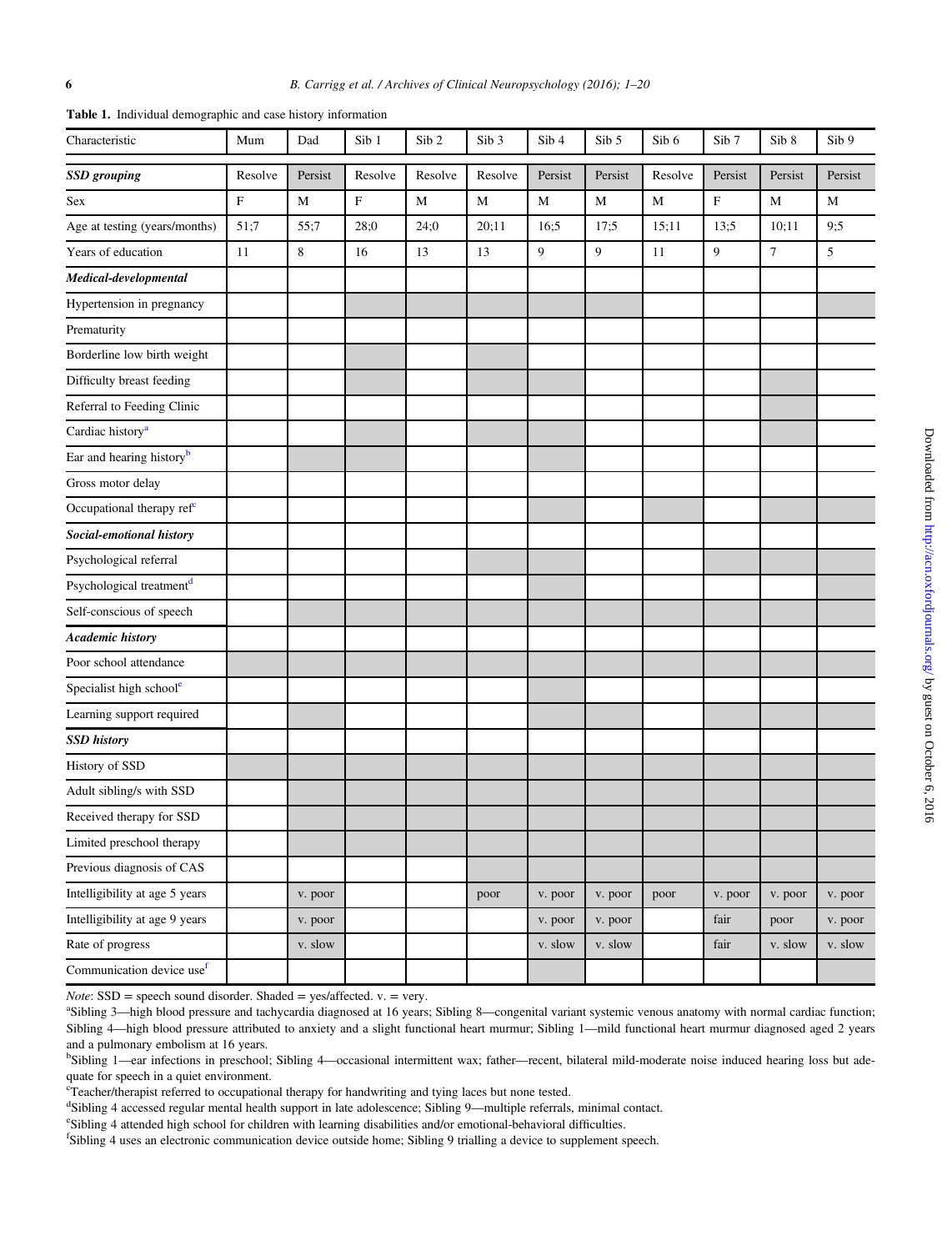# <span id="page-6-0"></span>**Box 1.** Test Battery

## Cognition

- (1) Wechsler Intelligence Scale for Children IV (WISC-IV) [\(Wechsler, 2005](#page-19-0)) or Wechsler Adult Intelligence Scale III (WAIS-III) ([Wechsler, 1997a\)](#page-19-0): Perceptual Reasoning Index, Verbal Reasoning Index, Processing Speed Index, Working Memory Index, and Full Scale Intelligence Quotient.
- (2) Wechsler Memory Scale III (WMS-III) ([Wechsler, 1997b](#page-19-0)) or the Wechsler Intelligence Scale for Children III—Processing Instrument (WISC-III-PI) [\(Kaplan, Fein, Kramer, Delis & Morris, 1999\)](#page-17-0): Spatial span subtest evaluating spatial working memory.

#### Language

- (1) Clinical Evaluation of Language Fundamentals-4 (CELF-4) ([Semel et al. 2006\)](#page-18-0): Expressive Language Index, Receptive Language Index, Language Content Index, Language Memory Index, and Core Language Score.
- (2) Peabody Picture Vocabulary Test-4 (PPVT-4) [\(Dunn & Dunn, 2007\)](#page-17-0) assessing receptive vocabulary.

## Literacy and Numeracy

- (1) Wechsler Individual Achievement Test II, (WIAT-II) [\(Wechsler, 2002](#page-19-0)): Word Spelling, Word Reading, Pseudoword Decoding (i.e., nonword reading), Written Expression, and Numerical Operations. The Written Expression subtest yields separate Spelling, Punctuation, and Holistic Written Expression scores based on a written paragraph or essay.
- (2) Woodcock Johnson, Academic Battery III [\(Woodcock, McGrew & Mather, 2001](#page-19-0)): Passage Comprehension subtest.

## Phonological Processing

- (1) Comprehensive Test of Phonological Processing (CTOPP): Nonword Repetition subtest [\(Wagner, Torgesen & Rashotte, 1999](#page-19-0)) repetition of 1–6 syllable-length strings with varying consonants and vowels, e.g., "chaseedoolid".
- (2) Madison Speech Assessment Protocol (MSAP): Syllable Repetition Task [\(Shriberg, Lohmeier, Strand & Jakielski, 2012](#page-19-0))—repetition of 2–4 syllable-length strings with varying consonants only, e.g., "banada".
- (3) Auditory Discrimination Task 2-Complex Nonwords (Stackhouse 1989 in [Stackhouse, Vance, Pascoe & Wells, 2007\)](#page-19-0): 40 complex non-word pairs differing in either place of articulation, voicing, cluster sequence, metathesis, e.g., are these the same or different—wesp/weps, bikut/bituk.
- (4) Auditory Lexical Discrimination Task 2-Without Pictures (Constable, Stackhouse, & Wells, 1987 in [Stackhouse et al., 2007](#page-19-0)), e.g., is this word said correctly—hostipal, mifrocone.

#### Oromotor

- (1) Orofacial Examination Task in the Madison Speech Assessment Protocol (MSAP) [\(Shriberg et al., 2010\)](#page-19-0).
- (2) Oral Structure-Function-Praxis Examination in the MSAP [\(Shriberg et al., 2010\)](#page-19-0).

#### Speech

- (1) Conversational speech—100 different words. Percentage of phonemes correct (PPC) measure calculated.
- (2) Multisyllabic Words Task, repetition of 3-5 syllable-length words (MSAP; [Shriberg et al., 2010\)](#page-19-0)<sup>a</sup>: PPC.
- (3) Nonword speech sample from the Nonword Repetition subtest (CTOPP; [Wagner, Torgesen & Rashotte, 1999](#page-19-0)): PPC calculated.
- (4) Diadochokinesis Task (MSAP; [Shriberg et al., 2010](#page-19-0)), e.g., rapid repetition of sequences "papapa", "pataka".

# Motor

- (1) Neuropyschological Assessment II (NEPSY II) ([Korkman, Kirk & Kemp, 2007](#page-17-0)): Finger Tapping, Imitating Hand Positions, Manual Motor Sequences subtests to evaluate fine motor speed and coordination.
- (2) Activities for Examining Practic Function checklist [\(Lezak, Howieson, Loring, Hannay & Fischer, 2004](#page-18-0), p. 639), assesses buccofacial, upper and lower limb, and body praxis, e.g., pretend to flip a coin, sweep the floor.

### **Hearing**

(1) Tympanometry, pure tone audiometry, and otoacoustic emission tests on participants with incomplete historical documentation of hearing status. Auditory brainstem evoked response audiometry was conducted on Sibling 9.

Note: For participants outside the normative data age range, raw scores were compared to the oldest available normative data: 21.11 years (CELF-4); 24.11 years (CTOPP); 19.11 years (WIAT-II Written Expression subtest); 12.11 years (NEPSY-II motor tasks); 7.11 and 8.11 years for lexical and nonword discrimination tasks, respectively.

<sup>a</sup>The first author recorded MSAP stimuli in Australian-English with the author's consent. All 15 MSAP tasks were administered: Perceptual analyses are reported on two tasks in this paper.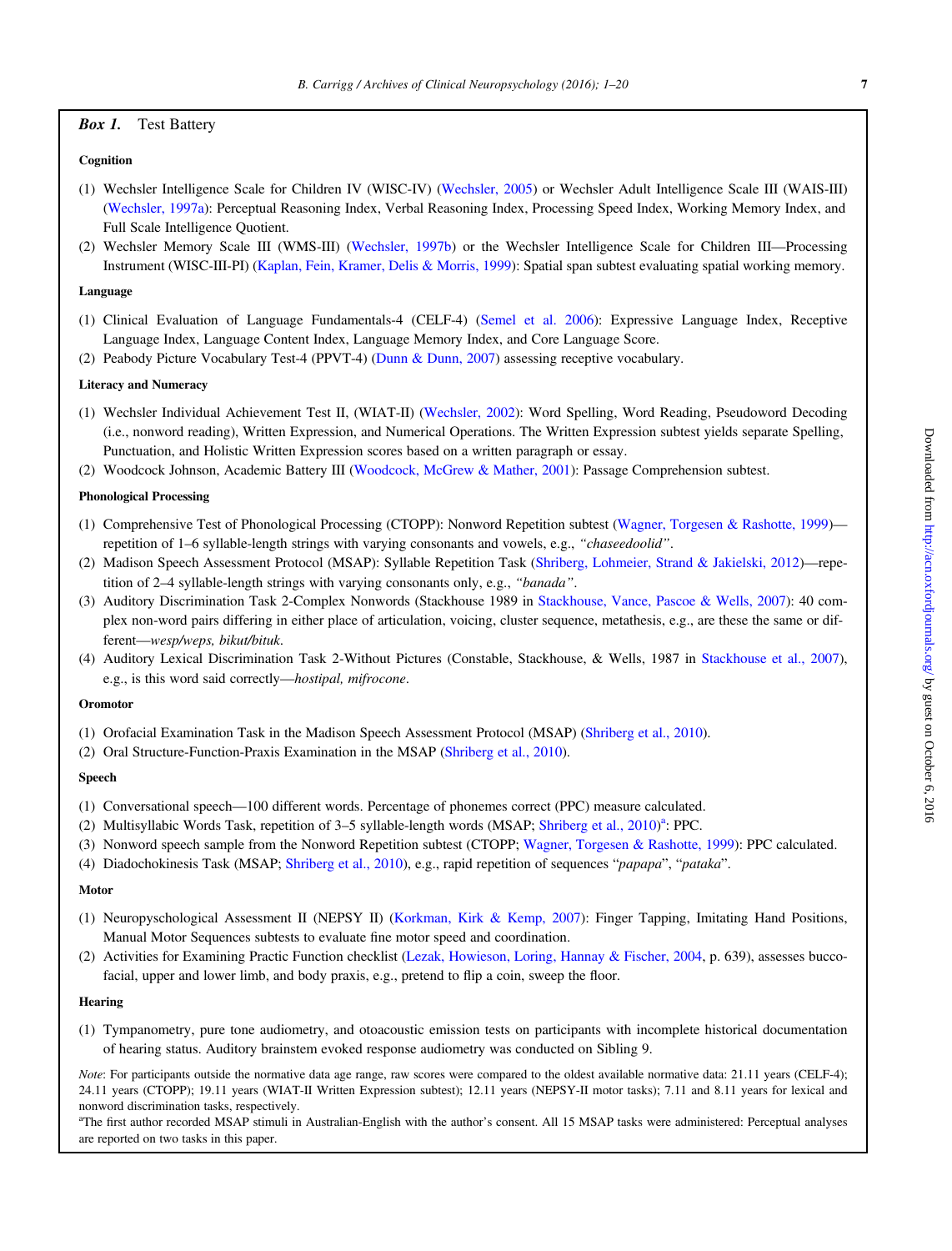<span id="page-7-0"></span>Two 2.5 hr assessment sessions were conducted. Previous standardized cognitive and language assessments results were used where administered within a 2-year and 12-month period, respectively. Sibling 4 did not complete all assessments due to anxiety and SSD severity: In this case, some historical clinical data are used and explicitly referenced. Assessments were video and audio recorded in a quiet room with a high quality digital recorder and external microphone placed 8 inches from the participant's mouth. The first author (BC), a speech-language pathologist (SLP), gathered case history data and assessed language, speech, phonological processing, and oromotor skills. The second author (LP), a neuropsychologist, assessed cognition, literacy, numeracy, fine and gross motor abilities. BC scored word and nonword reading tasks to avoid penalizing consistent speech error patterns. Audiological evaluations were conducted by an audiologist.

A verbal reasoning index score, referred to as verbal IQ in this paper, was derived from at least the Vocabulary and Similarities subtests of the Wechsler Intelligence Scale for Children IV (WISC-IV) or Wechsler Adult Intelligence Scale III (WAIS-III). A perceptual reasoning index, referred to as nonverbal IQ in this paper, was based on the Block Design, Matrix Reasoning, and Picture Completion/Picture Concepts subtests of the WISC-IV or WAIS-III. Processing speed (PSI) and working memory (WMI) index scores were calculated from core subtests of the WISC-IV or WAIS-III, including Coding and Symbol Search, and Digit Span and Letter-Number Sequencing, respectively. All the individual subtest scores available were prorated to calculate a full scale intelligence quotient giving an overall estimate of cognitive ability.

#### Reliability

Intra and inter-rater reliability between two authors (BC and EB/KB) were calculated for 15% of phonetically transcribed multisyllabic words, and 100% of oromotor function and praxis responses and diadochokinetic sound sequences. Intra and inter-rater reliability rates based on point-by-point agreement were comparable to published levels ([Lewis et al., 2015\)](#page-18-0) at 94% and 87% for broad transcription and 91% and 82.5% for narrow transcription, respectively. Oromotor and diadochokinesis tasks were independently rated using test scoring criteria: Raters unanimously judged the presence/absence of dysarthria and orofacial praxis. For CAS diagnosis and severity rating, inter-rater reliability was established across three raters (BC, EB, KB): Two published CAS feature lists ([American Speech-Language-Hearing Association, 2007;](#page-17-0) [Shriberg, Potter & Strand,](#page-19-0) [2011](#page-19-0)) were applied across four speech tasks per participant, and historical file notes were used to supplement judgements. Raters were unanimous in assignment of presence/absence of CAS and assigned severity ratings.

| Measure                    |                  | Persistent SSD |            |   | Resolved SSD    | $\boldsymbol{p}$ | Ζ         | $r_{spb}$ |      |
|----------------------------|------------------|----------------|------------|---|-----------------|------------------|-----------|-----------|------|
|                            | $\boldsymbol{n}$ | Mdn(IQR)       | Range      | n | Mdn(IQR)        | Range            |           |           |      |
| Full scale IQ              | 6                | $80(75-92)$    | $71 - 97$  | 5 | $103(98-108)$   | $90 - 106$       | $0.017*$  | 2.39      | 0.75 |
| Nonverbal IO               | 6                | $91(84-101)$   | 79–106     | 5 | $99(91-106)$    | 89-109           | 0.234     | 1.19      | 0.38 |
| Verbal IO                  | 6                | $80(69 - 83)$  | $57 - 88$  | 5 | $107(96 - 118)$ | $96 - 124$       | $0.006**$ | 2.75      | 0.87 |
| Working memory             | 6                | 88.50 (77-97)  | 68-107     | 5 | 99 (97-104)     | $94 - 107$       | 0.118     | 1.56      | 0.49 |
| Processing speed           | 6                | 89.50 (75-109) | $73 - 104$ | 5 | $96(96-100)$    | 88-103           | 0.521     | 0.64      | 0.20 |
| Similarities               | 6                | $5.50(5-6)$    | $3 - 8$    | 5 | $11(10-14)$     | $9 - 15$         | $0.006**$ | 2.75      | 0.87 |
| Vocabulary                 | 6                | $6(4-7)$       | $1 - 8$    | 5 | $12(8-13)$      | $8 - 14$         | $0.010*$  | 2.59      | 0.82 |
| Block design               | 6                | $7.50(6-9)$    | $5 - 9$    | C | $10(8-11)$      | $6 - 11$         | 0.140     | 1.47      | 0.47 |
| Matrix reasoning           | 6                | $10.50(7-11)$  | $5 - 13$   | C | $10(10-13)$     | $10 - 13$        | 0.508     | 0.66      | 0.21 |
| Digit span                 | 6                | $8(7-10)$      | $4 - 10$   | 5 | $10(8-11)$      | $8 - 13$         | 0.139     | 1.48      | 0.47 |
| Letter-number <sup>a</sup> | 6                | $8.50(7-10)$   | $5 - 10$   | 5 | $10(10-10)$     | $10 - 11$        | $0.029*$  | 2.19      | 0.69 |
| Coding                     | 6                | $8(7-12)$      | $5 - 14$   | 5 | $9(9-9)$        | $8 - 10$         | 0.457     | 0.74      | 0.24 |
| Symbol search              | 6                | $9(5-11)$      | $3 - 11$   | 5 | $10(10-11)$     | $8 - 11$         | 0.348     | 0.94      | 0.30 |
| Spatial span <sup>b</sup>  | 6                | $10.50(10-13)$ | $9 - 14$   | 5 | $11(10-12)$     | $8 - 17$         | 0.926     | 0.09      | 0.03 |
| Spatial span fwd           | 6                | $11.50(10-13)$ | $10 - 13$  | 5 | $9(9-11)$       | $7 - 15$         | 0.231     | 1.20      | 0.38 |
| Spatial span bwd           | 6                | $10(9-12)$     | $7 - 14$   | 5 | $12(12-13)$     | $9 - 15$         | 0.229     | 1.20      | 0.38 |

Table 2. Cognitive test results: comparison of persistent and resolved SSD groups

*Note*: SSD = speech sound disorder. See Box [1](#page-6-0) for test details. Values are group median (interquartile range), absolute range, Mann–Whitney U-test p and Z scores, effect size ( $r_{spb}$  = nonparametric point biserial correlation). First five measures are composite scores: Standard score,  $M(SD) = 100(15)$ ; remainder are subtest scaled scores,  $M(SD) = 10(3)$ .

<sup>a</sup>Letter-Number Sequencing subtest.

<sup>b</sup>Average of Spatial Span Forwards and Spatial Span Backwards subtests.

\*\*Significant at  $p < 0.01$  (bold); \*Significant at  $p < 0.05$ .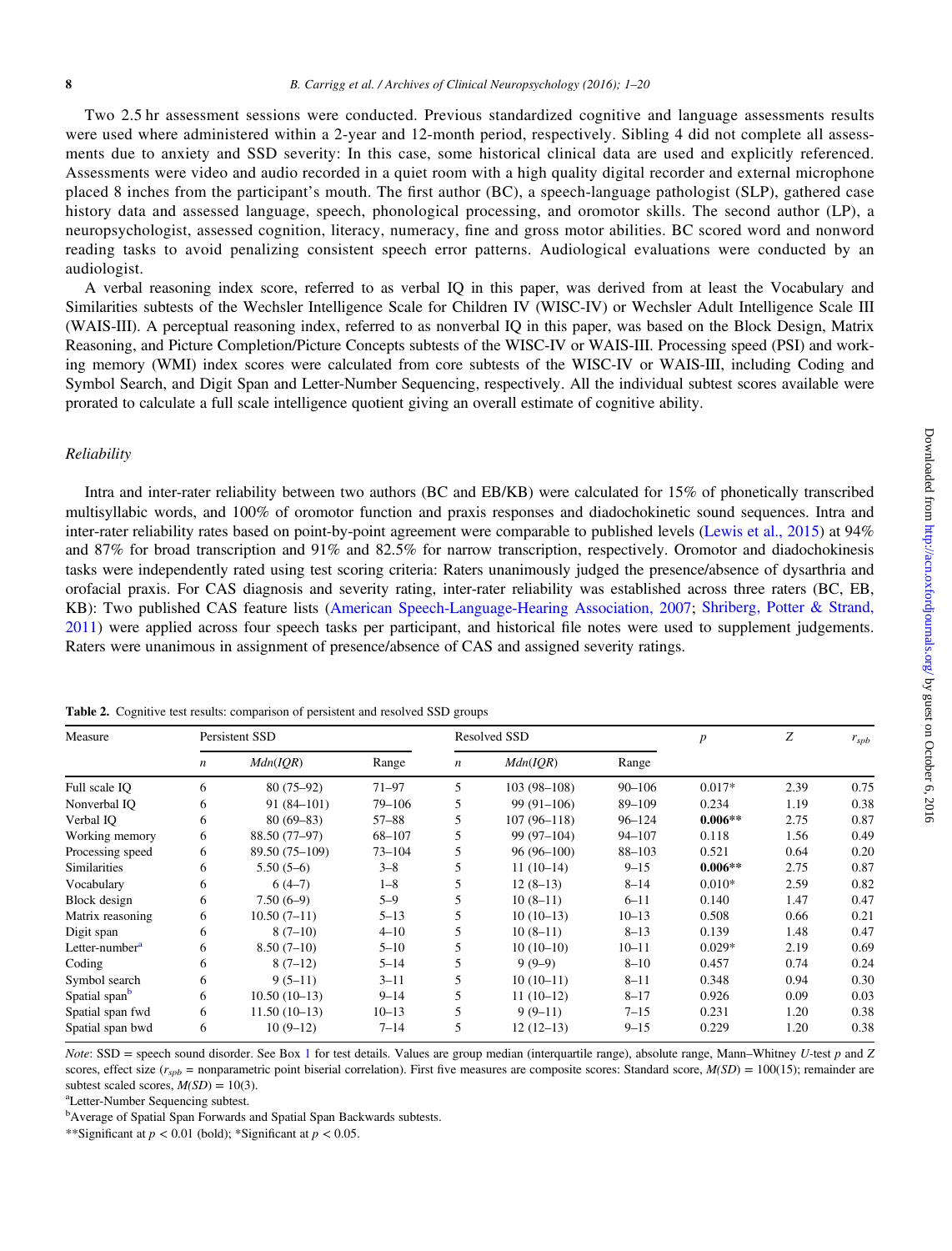<span id="page-8-0"></span>Table 3. Language test results: comparison of persistent and resolved SSD groups

| Measure                          |                  | Persistent SSD |           |                  | Resolved SSD      |            | ∠         | $r_{spb}$ |      |
|----------------------------------|------------------|----------------|-----------|------------------|-------------------|------------|-----------|-----------|------|
|                                  | $\boldsymbol{n}$ | Mdn(IOR)       | Range     | $\boldsymbol{n}$ | Mdn(IOR)          | Range      |           |           |      |
| PPVT-4                           | O                | $79(76-81)$    | $75 - 83$ |                  | $97(93-97)$       | $91 - 103$ | $0.006**$ | 2.75      | 0.87 |
| Expressive language <sup>a</sup> |                  | $55(55-61)$    | $49 - 70$ |                  | $95(93 - 101.50)$ | $93 - 110$ | $0.009**$ | 2.63      | 0.88 |
| Receptive language <sup>a</sup>  |                  | $88(71-88)$    | $63 - 92$ | 4                | 99.50 (94-102)    | $91 - 102$ | $0.026*$  | 2.22      | 0.79 |
| Language content <sup>a</sup>    |                  | $66(66-76)$    | $61 - 83$ | 4                | $96(91-99.50)$    | $87 - 102$ | $0.014*$  | 2.46      | 0.87 |
| Language memory <sup>a</sup>     |                  | $68(56-73)$    | $56 - 78$ | 4                | $92.50(87-100)$   | $85 - 104$ | $0.014*$  | 2.46      | 0.87 |

Note: SSD = speech sound disorder. Standard scores,  $M(SD) = 100(15)$ . PPVT-4 = Peabody Picture Vocabulary Test-4th ed.

<sup>a</sup>Clinical Evaluation of Language Fundamentals-4th ed. index scores: Reduced n explained by Sibling 4's difficulty completing verbal subtests; the administration of only core subtests to Sibling 1, and age restrictions of some subtests.

\*\*Significant at  $p < 0.01$  (bold); \*Significant at  $p < 0.05$ .

Table 4. Literacy and numeracy test results: comparison of persistent and resolved SSD groups

| Measure                                    | Persistent       |             |           | Resolved         |                | D          | Ζ         | $r_{spb}$ |      |
|--------------------------------------------|------------------|-------------|-----------|------------------|----------------|------------|-----------|-----------|------|
|                                            | $\boldsymbol{n}$ | Mdn(IOR)    | Range     | $\boldsymbol{n}$ | Mdn(IOR)       | Range      |           |           |      |
| Word reading                               |                  | 58 (51–59)  | $51 - 77$ |                  | $96(92 - 101)$ | $81 - 103$ | $0.009**$ | 2.62      | 0.87 |
| Nonword reading                            |                  | $67(66-70)$ | $55 - 74$ |                  | $97(94-103)$   | $84 - 103$ | $0.009**$ | 2.62      | 0.87 |
| Word spelling                              | 6                | $62(55-67)$ | $50 - 82$ | 5                | $92(92-100)$   | 84-101     | $0.006**$ | 2.74      | 0.87 |
| Written expression                         |                  |             |           |                  |                |            |           |           |      |
| Holistic <sup>a</sup> $(0-6)^a$            | 6                | $1(1-1)$    | $0 - 2$   |                  | $4(3-4)$       | $3 - 4$    | $0.005**$ | 2.80      | 0.89 |
| Spelling <sup>b</sup> $(0-4)$ <sup>b</sup> | 6                | $0.00(0-1)$ | $0 - 2$   |                  | $1(0-2)$       | $0 - 2$    | 0.364     | 0.91      | 0.29 |
| Punctuation $(0-4)^b$                      | 6                | $0.50(0-1)$ | $0 - 1$   |                  | $1(1-2)$       | $1 - 3$    | $0.035*$  | 2.11      | 0.67 |
| Passage comprehension                      | 6                | 74 (69–78)  | $67 - 85$ |                  | 96 (94-98)     | 78-108     | $0.022*$  | 2.29      | 0.72 |
| Numerical operations                       | 6                | $85(85-86)$ | $73 - 89$ |                  | $88(81-91)$    | $80 - 94$  | 0.464     | 0.73      | 0.23 |

*Note:* SSD = speech sound disorder. See Box [1](#page-6-0) for test details. Standard scores,  $M(SD) = 100(15)$ , unless stated.

Qualitative criterion based ranking system.

<sup>b</sup>Quartile scores but bottom 5% assigned a score of 0.

\*\*Significant at  $p < 0.01$  (bold); \*Significant at  $p < 0.05$ .

|  |  | Table 5. Phonological processing and speech production results: comparison of persistent and resolved SSD groups |  |  |  |  |  |  |  |  |  |
|--|--|------------------------------------------------------------------------------------------------------------------|--|--|--|--|--|--|--|--|--|
|--|--|------------------------------------------------------------------------------------------------------------------|--|--|--|--|--|--|--|--|--|

| Measure                               | Persistent SSD   |                  |           |                  | <b>Resolved SSD</b> |            | Ζ         | $r_{spb}$ |      |
|---------------------------------------|------------------|------------------|-----------|------------------|---------------------|------------|-----------|-----------|------|
|                                       | $\boldsymbol{n}$ | Mdn(IOR)         | Range     | $\boldsymbol{n}$ | Mdn(IOR)            | Range      |           |           |      |
| <b>Phonological processing</b>        |                  |                  |           |                  |                     |            |           |           |      |
| Nonword discrimination %              | 6                | $71(70-75)$      | $65 - 78$ | 5.               | $95(93-95)$         | 88-95      | $0.006**$ | 2.77      | 0.88 |
| Nonword repetition SS <sup>a</sup>    |                  | $1(1-2)$         | $1 - 2$   |                  | $4(4-4)$            | $4 - 5$    | $0.006**$ | 2.74      | 0.91 |
| Syllable repetition $\%$ <sup>b</sup> |                  | $58(58-76)$      | $56 - 86$ |                  | $84(80-96)$         | 76-96      | 0.057     | 1.90      | 0.63 |
| Lexical discrimination                | <sub>0</sub>     | $93(83-97)$      | $80 - 97$ |                  | $97(90-100)$        | $90 - 100$ | 0.266     | 1.11      | 0.35 |
| <b>Speech production</b>              |                  |                  |           |                  |                     |            |           |           |      |
| Conversation PPC %                    |                  | 86 (71.11-87.63) | $60 - 88$ | 5.               | 93 (92.71-98.66)    | $91 - 99$  | $0.009**$ | 2.61      | 0.87 |
| Multisyllabic words PPC %             | 6                | $60.5(43-65)$    | $18 - 73$ | 5.               | $93(92 - 95)$       | 86-95      | $0.006**$ | 2.74      | 0.87 |
| Nonword repetition PPC %              | 5.               | $46(39-50)$      | $36 - 61$ |                  | 80 (63.50–80.50)    | $63 - 84$  | $0.009**$ | 2.61      | 0.87 |

*Note*:  $SSD$  = speech sound disorder. See Box [1](#page-6-0) for test details. PPC = percentage phonemes correct (i.e., consonants *and* vowels correct) counting sound deletions, substitutions, and distortions as errors.

 ${}^{a}SS$  = scaled score,  $M(SD) = 10(3)$ : Scored as correct/incorrect and distortions errors not penalized, as per test specifications.

<sup>b</sup>Percentage of consonants correct-revised (i.e., distortion errors not penalized).

\*\*Significant at  $p < 0.01$  (bold).

#### Data Analyses

Developmental, socio-emotional and academic background extracted from the case histories and parent/self-report are described. Due to the small sample size for the resolved and persistent groups in this family, between group comparisons were made using the Mann–Whitney U-test with a conservative alpha level  $(p < 0.01)$  to adjust for multiple comparisons.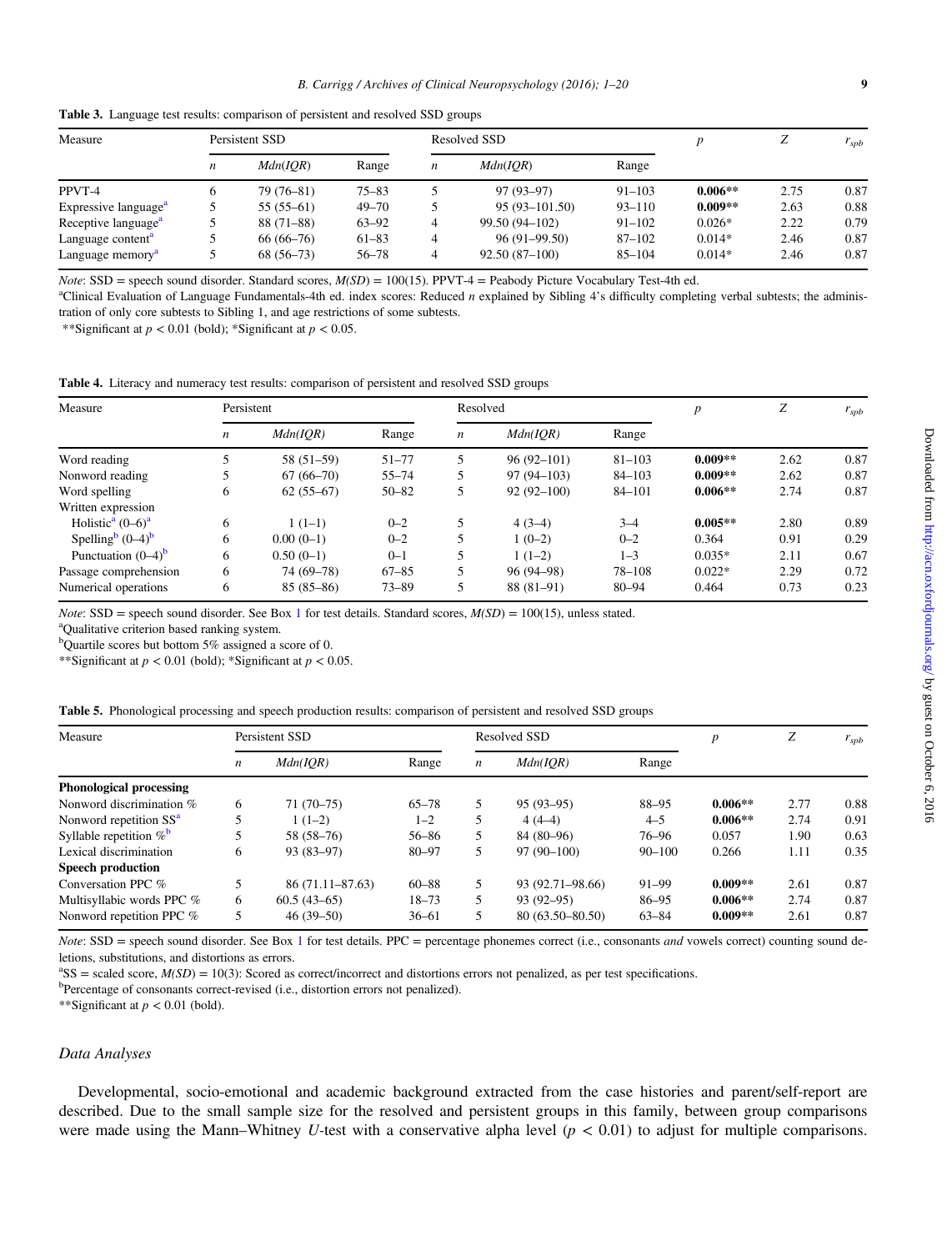Median, interquartile range, and absolute range are reported. Effect size was determined using nonparametric point biserial correlation ( $r_{spb}$ ) where > 0.80 was considered a strong effect size.

# Results

Results are presented in two sections: Case history information (Table [1](#page-5-0)) followed by comparisons between resolved versus persistent SSD groups (Tables [2](#page-7-0)–[5](#page-8-0)). Individual participants' performance on key measures are in Appendix A (see Supplementary material online).

# Case History Information

Developmental history. Members of the PM family were non-syndromal with no developmental diagnoses, such as Intellectual Disability, Attention Deficit disorder or Autism Spectrum Disorder, and no history of childhood hearing impairment. All children had seen a pediatrician. No clear familial medical history patterns existed (Table [1](#page-5-0)). Seven of nine children were diagnosed with CAS or suspected CAS by multiple SLPs at preschool age according to case file notes of Siblings 4, 5, 6, 7, 8, 9 and parent recollection of Sibling 3 (file unavailable). The mother reported speech clarity was the primary presenting issue in all cases but did not confidently recall early communication milestones. Timely acquisition of gross motor skills was reported, with the exception of slow head control acquisition in Sibling 4. There was variability in SSD severity, receipt of speech pathology services, and response to intervention. In the preschool years, the father and all nine children received limited therapy due to relatively late referral (i.e., only Siblings 4 and 8 were referred prior to age 4 years), frequent non-attendance of therapy appointments, and restricted public speech pathology services. At age 5 years, the father and seven of nine children (Siblings 3, 4, 5, 6, 7, 8, 9) required therapy; at 9 years, the father and five children (Siblings 4, 5, 7, 8, 9) required therapy. At school age, the youngest three children (Siblings 7, 8, 9) had greater access to therapy services than older siblings due to changes in local service provision.

Socio-emotional history. All family members who received therapy for SSD (i.e., all except mother) reported lasting selfconsciousness about their speech. Even when errors had completely or largely resolved, participants identified particular words or sounds requiring effort, and/or described avoiding words and some speaking situations such as speaking in front of the class or at work meetings. Teasing and bullying related to speech were reported in more impaired family members (father and Siblings 4, 5, 7, 8, 9). Severe, persisting anxiety about speaking to non-family members since early primary school years, as well as distress and frustration when misunderstood, was reported in the two family members with lowest speech intelligibility (Siblings 4 and 9): Both were diagnosed with social anxiety disorder. Psychological referral was recommended for Siblings 3, 4, 7, 8, and 9, primarily for anxiety-related presentations.

Academic history. All attended mainstream primary school. The father and Siblings 4, 5, 7, 8, and 9 required formal learning support throughout primary and high school. The youngest four siblings still attended school; the father and Siblings 4 and 5 completed eight to 9 years of formal education; Siblings 1, 2, 3, completed 13 to 16 years; and the mother completed 11 years. At the time of study, Sibling 4 returned to a technical college to complete his school certificate with learning support. All who participated in mandatory foreign language learning volunteered it was their most difficult subject.

# Test Results

First, results of the non-parametric Mann–Whitney U-test comparing the resolved and persistent SSD groups are presented. This is followed by a description of each group's results (Tables [2](#page-7-0)–[5](#page-8-0)). Key individual participant scores are presented in Appendix A (see Supplementary material online).

Cognition. Verbal IQ was the only cognitive measure showing significant between-group differences and the effect size was large ( $Z = 2.74$ ,  $r_{spb} = 0.87$ ). Verbal IQ was significantly lower in the persistent SSD group than the resolved SSD group. Between-group differences were not significant for full scale IQ, nonverbal IQ, WMI, or PSI, with median scores for both groups within the average range (Table [2\)](#page-7-0).

Resolved SSD group Nonverbal IQ and verbal IQ were in the average range for all cases (nonverbal IQ:  $Mdn = 99$ , range 89–109; verbal IQ:  $Mdn = 107$ , range 96–124). Verbal IQ was a relative strength and significantly higher than nonverbal IQ in three of five resolved cases (Siblings 1, 2, 3: verbal IQ > nonverbal IQ,  $p < 0.01$ ).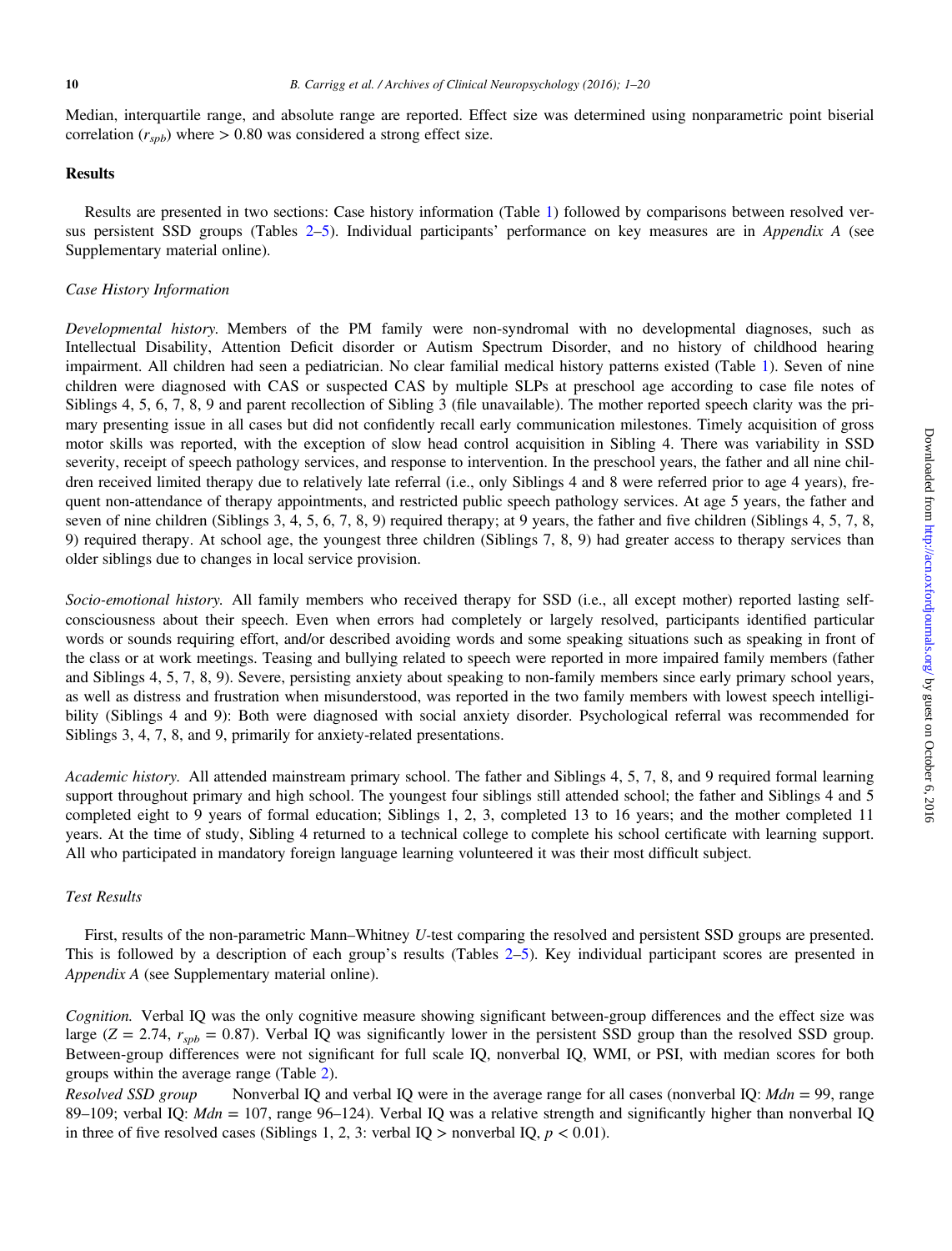Persistent SSD group Nonverbal IQ was within 1 SD of the mean for four of six persistent cases, and 1.0 and 1.4 SD below the mean in the remaining two cases ( $Mdn = 91$ , range 79–106). Verbal IQ was more than 1 SD below the mean in five of six persistent cases ( $Mdn = 80$ , range 57–88). Verbal IQ was significantly lower than nonverbal IQ in three of six cases (father, Siblings 4 and 9,  $p < 0.01$ ). A fourth member (Sibling 7) displayed a magnitude of discrepancy that, although not statistically significant (at  $p < 0.01$ ), occurred in only 24% of the normal population.

Language. There were significant group differences with large effect sizes on single word receptive vocabulary and expressive language tests (i.e., Peabody Picture Vocabulary Test-4:  $Z = 2.75$ ,  $r_{sph} = 0.87$ ; Clinical Evaluation of Language Fundamentals-4 Expressive Language Index [ELI]:  $Z = 2.63$  $Z = 2.63$ ,  $r_{spb} = 0.88$ ; see Table 3). The persistent SSD group performed well below the resolved SSD group. Between-group differences were not significant on measures of overall receptive language, semantic content, and memory dependent language abilities (i.e., Receptive Language Index [RLI], Language Content Index, and Language Memory Index, respectively).

Resolved SSD group Expressive and receptive language scores were in the average range for all cases on the Peabody Picture Vocabulary Test-4 (PPVT-4) and all Clinical Evaluation of Language Fundamentals-4 (CELF-4) index scores (PPVT-4:  $Mdn = 97$ , range 91–103; ELI:  $Mdn = 95$ , range 93–110; Language Content Index:  $Mdn = 96$ , range 87–102; Language Memory Index,  $Mdn = 92.50$ , range 85–104; RLI:  $Mdn = 99.50$ , range 91–102). No cases had a statistically significant discrepancy between expressive and receptive language. No cases met DSM-5 criteria for Language Disorder [\(APA, 2013\)](#page-17-0).

Persistent SSD group Language scores were in the impaired range for all cases on the PPVT-4 and all CELF-4 language index scores except the RLI (PPVT-4:  $Mdn = 79$ , range 75–83; ELI:  $Mdn = 55$ , range 49–70; Language Content Index:  $Mdn = 66$ , range 61–83; Language Memory Index,  $Mdn = 68$ , range 56–78). RLI scores ranged widely ( $Mdn = 88$ , range 63–92). Five of six cases had a statistically significant discrepancy between expressive and receptive language (ELI < RLI,  $p < 0.01$ ). The sixth case (father) displayed a magnitude of discrepancy that, although not statistically significant, occurred in only 7.5% of the normal population. All had an ELI at least 2 SD below the mean and at least 1.5 SD below nonverbal IQ. All met DSM-5 criteria for Language Disorder in the expressive domain ([APA, 2013](#page-17-0)), except for the criterion of presence of a motor speech disorder (see Speech results).

Literacy. There were significant group differences with large effect sizes on tests of word reading and spelling accuracy, nonword reading, and written expression (Word Reading:  $Z = 2.62$ ,  $r_{spb} = 0.87$ ; Pseudoword Decoding:  $Z = 2.62$ ,  $r_{spb} = 0.87$ ; Word Spelling:  $Z = 2.74$  $Z = 2.74$ ,  $r_{spb} = 0.87$ ; Written Expression-Holistic:  $Z = 2.80$ ,  $r_{spb} = 0.89$ ; see Table 4). The persistent SSD group performed well below the resolved SSD group. Between-group differences were not significant on Passage Comprehension or punctuation and spelling measures derived from a time limited written expression sample. However, comparisons on the latter measures were limited because persistent SSD group members wrote little (maximum 1 paragraph), restricting output to words they could spell; resolved SSD group members wrote several paragraphs (minimum) and displayed spelling weaknesses not evident on the single word spelling task.

Resolved SSD group Word and nonword reading were within 1 SD of the mean for all but the mother (Word Reading:  $-1.25$  SD; Mdn = 96, range 81–103; Pseudoword Decoding:  $-1.0$  SD; Mdn = 97, range 84–103). Word Spelling and Passage Comprehension were within 1 SD of the mean for all but Sibling 6 (Word Spelling:  $-1.0$  SD; Mdn = 92, range 84–100; Passage Comprehension: −1.5 SD; Mdn = 96, range 78–108). On the Written Expression task, holistic written expression rankings ranged from 3 to 4 (maximum = 6), spelling quartiles were  $\leq$ 2, and punctuation quartiles ranged from 1 to 3. Each resolved case had a statistically significant discrepancy  $(p < 0.01)$  between verbal IQ and at least one standardized literacy measure.

Persistent SSD group Word reading, word spelling, and nonword reading were impaired in all persistent cases (Word Reading:  $Mdn = 58$ , range 51–77; nonword reading:  $Mdn = 67$ , range 55–74; Word Spelling:  $Mdn = 62$ , range 50–82). Passage Comprehension was  $>1$  SD below the mean in all but one case (*Mdn* = 74, range 67–85; father, Siblings 4 and  $8 = -1.0$  to  $-1.5$  SD < mean; Siblings 5, 7, and  $9 = -2.0$  to  $-2.25$  SD < mean). Written Expression skills were reduced: Holistic written expression rankings ranged from  $0-2$  (maximum = 6), punctuation quartiles from 0 to 1, and spelling quartiles were  $\leq$ 2. Each persistent case showed a statistically significant discrepancy ( $p < 0.01$ ) between verbal IQ and Word Reading and nonword reading; and four of six cases had a discrepancy between verbal IO and Word Spelling ( $p < 0.01$ ).

Each persistent SSD group member met criteria for a diagnosis of Specific Learning Disorder (SLD) with impairment in reading (or dyslexia) and written expression: This was based on literacy results relative to age and, where applicable, grade expectations (DSM-5, [APA, 2013](#page-17-0)). Discrepancies in literacy performances relative to intellectual estimates were considered in determining SLD eligibility. Of note, Sibling 7's Word Spelling was −1SD below the mean; however, diagnosis was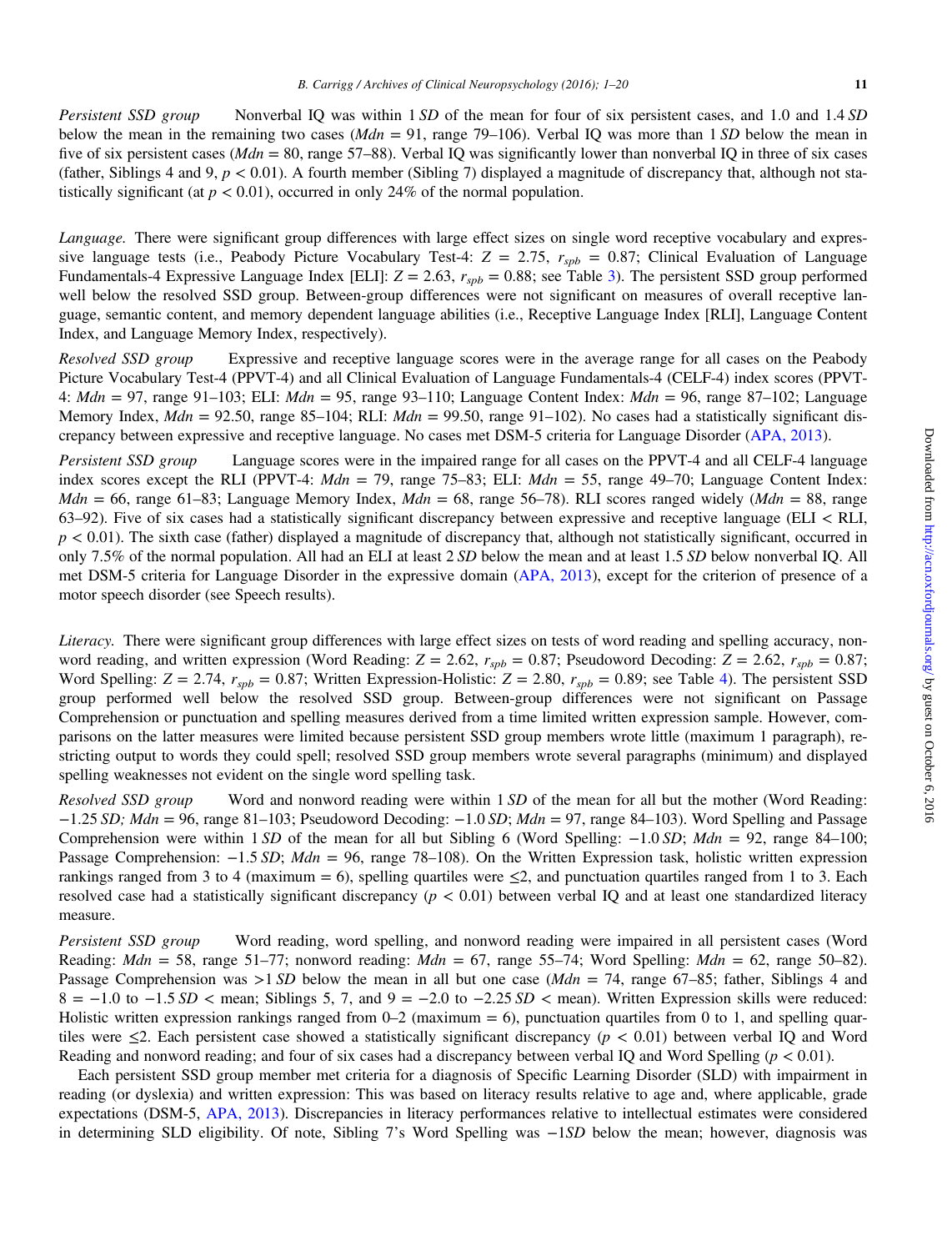further supported by bottom 5th percentile spelling performance on the Written Expression task and a previous diagnosis of dyslexia in clinical records.

Phonological Processing. There were significant group differences with large effect sizes on measures of nonword repetition and complex auditory nonword discrimination (nonword repetition:  $Z = 2.74$ ,  $r_{sph} = 0.91$ ; complex auditory nonword discrimination:  $Z = 2.77$ ,  $r_{spb} = 0.88$ ; see Table [5](#page-8-0)). The persistent SSD group performed well below the resolved SSD group. There were no significant group differences on the syllable repetition or lexical discrimination tasks. Resolved SSD group Nonword repetition was impaired in all cases falling 1.7–2 SD below the mean (subtest scaled score:

 $Mdn = 4$ , range 4–5). Nonword discrimination scores were within 1.0 SD from the mean (percent discriminated:  $Mdn = 95\%$ , range 88–95%) using age limited normative data (7–8 year olds:  $M = 90.66\%$ ,  $SD = 7.5$ , [Stackhouse et al., 2007,](#page-19-0) p. 61).

Persistent SSD group Nonword repetition was impaired in all persistent cases falling 2.6–3 SD below the mean (subtest scaled score:  $Mdn = 1$ , range 1–2). Nonword discrimination scores were >1.5 SD below the mean (percent accurate  $Mdn = 71\%$ , range 65–78%).

# Oral Structure and Function. Performance on oromotor tasks did not discriminate between persistent and resolved groups.

Oral structure No major oral structural abnormalities were present. All family members had crowded, crooked teeth. The parents had some missing teeth. Six family members had a mildly less prominent mandible relative to maxilla (resolved group: mother and Siblings 1, 2, 3; persistent group: Siblings 4, 5), including an overbite in the mother and Sibling 5.

Orofacial praxis OFA ranging from minimal to mild was observed in three of 11 family members (persistent group: father, Sibling 8; resolved group; Sibling 3) and self-reported by persistent case, Sibling 4, who had historically documented OFA (see Supplementary material online, *Appendix A*). Four other siblings scored within the normal range, although subtle hesitations were queried on between one and three OFA tasks (persistent group: Sibling 9; resolved group: Siblings 1, 2, 6). The hesitations were deemed too subtle by assessors to reliably rate as affected.

Oromotor function Non-speech oromotor functions were unremarkable in all family members (e.g., lateral tongue movements, lip retraction/protrusion). Regarding speech-like maximum performance motor tasks, three persistent SSD cases could not sustain the vowel /ah/ longer than 10 s (Siblings 5, 7, 8, range  $= 7-8$  s), and all family members had minimal to severe difficulty sustaining /z/ with consistent voicing. Specifically, the father and Siblings 8 and 9 could not initiate a /z/ sound, and remaining cases showed minimal to mild fluctuations in voicing during the task (mother, Siblings 1, 5, 7: <10 s; Siblings 2, 3, 6: >10 s). Sibling 4 was too anxious to participate, but historical records document a normal ENT exam, no dysarthria, and difficulty sequencing sounds in diadokokinesis (DDK) tasks.

DDK was affected in seven of 11 family members (persistent group: father, Siblings 4, 7, 8, 9; resolved group: Sibling 3, 6; see Supplementary material online, Appendix A). Severity in observed cases ranged from minimal to moderate, but was mostly mild. DDK errors related to one or more of the following: Sound sequencing, interrupted rhythm, delayed voice onset time, imprecise speech sounds or inconsistent accuracy of speech sounds. The sixth persistent case (Sibling 5) had equivocal, inconsistent sound distortions and was conservatively rated as unaffected.

Speech. There were significant group differences with large effect sizes for the phoneme accuracy measure in conversational speech, multisyllabic words and nonwords (PPC: conversation  $Z = 2.61$ ,  $r_{spb} = 0.87$ ; multisyllabic words  $Z = 2.74$ ,  $r_{spb} = 0.87$ ; nonwords  $Z = 2.61$ ,  $r_{spb} = 0.87$ . See Table [5](#page-8-0)). The persistent SSD group performed well below the resolved SSD group. No family member displayed frank dysarthria.

Resolved SSD group Median PPC was 93% for conversation and multisyllabic words (range 91–99% and 86–95%, respectively) and 80% for nonwords (range 63–84%). No resolved case met criteria for CAS, and ratings of overall SSD severity in conversational speech ranged from within normal limits to minimal (i.e., distortion errors).

Persistent SSD group Median PPC was 86% for conversational speech (range 60–88%), 60.5% for multisyllabic words (range 18–73%), and 46% for nonwords (range 36–61%). The most speech impaired participant, Sibling 4, could not provide conversational and nonword samples. A CAS diagnosis was unanimously assigned to all persistent cases with the most mildly affected member of this group, Sibling 7, meeting criteria on historical rather than current data. SSD severity ratings of conversational speech ranged from mild to moderate-severe in five cases and severe in the sixth (Sibling 4): Sibling 4's severity rating is supported by clinical records, parent reports of poor speech intelligibility and use of an electronic communication device.

Motor Skills. There were no significant differences between groups on Finger Tapping-Repetition Combined scores (ie left and right hands combined) score, Finger Tapping Sequences Combined score, Imitating Hand Positions Combined, or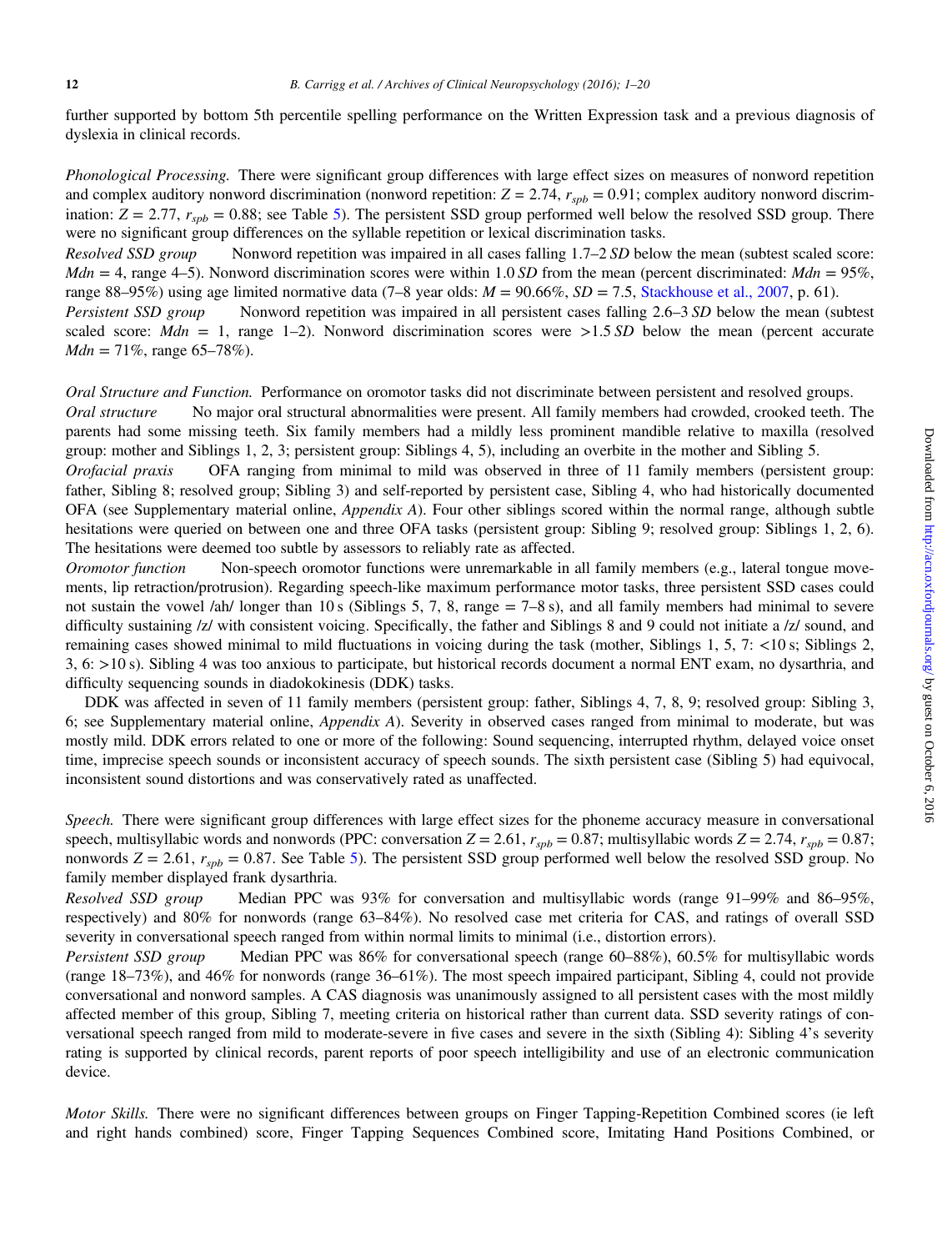Manual Motor Sequences (see Supplementary material online, Appendix B). Nor were there significant differences on the Coding subtest of the WISC-IV/WAIS-III, a core processing speed subtest reliant on efficient fine motor output. All family members passed all items on the Examining Practic Function checklist, except most could not whistle.

All family members performed in the normal range with dominant and non-dominant hands on Fingertip Tapping Repetition and Finger Tapping Sequences, except the mother on the latter task (FTS  $SS = 5$ ). Six family members scored at or below the 25th percentile on Manual Motor Sequences (resolved cases: mother, persistent cases: Siblings 4, 5, 7, 8, 9), and seven scored below the 25th percentile on Imitating Hand Positions (resolved cases: mother, Sibling 3; persistent cases: father, Siblings 4, 7, 8, 9).

Numeracy. There were no significant group differences on Numerical Operations (resolved cases:  $Mdn = 88$ , range 80–94; persistent cases:  $Mdn = 85$ , range 73–89). Scores for the resolved group were within 1 SD from the mean in three cases and 1.3 SD below the mean for two members. Four of six persistent cases were also within the average range and two cases were 1.1 SD and 1.8 SD below the mean (Table [4\)](#page-8-0).

# Discussion

The purpose of this paper was to comprehensively describe the phenotype in a large nuclear family with a high aggregation of persistent multigenerational SSD. It was hypothesized that a core phenotype in the PM family, potentially broader than multiple persistent speech errors, would differentiate the persistent SSD cases from the resolved cases; and that this core phenotype would share characteristics with strongly familial persistent SSD cases reported in the literature. A unique opportunity to study a familial SSD phenotype as well as characteristics of persistent SSD cases that included adolescent and adult participants was provided by the distinctive combination of family characteristics. This included the high familial aggregation of SSD, the presence of severe and persistent SSD, all participants over 9 years of age, and a large family size. Findings of this study also form a basis for future phenotype–genotype studies.

# Persistent SSD Phenotype

In support of the first hypothesis, the six persistent SSD cases (father, Siblings 4, 5, 7, 8, 9, aged 9–18 years) shared a core pattern of impairment that clearly differentiated them from the five resolved SSD cases (mother, Siblings 1, 2, 3, 6, aged 15– 28 years). This core pattern of impairment was characterized by a multiple verbal trait disorder. There were significant differences between the two groups with large effect sizes and no overlap in score distributions on measures of speech accuracy (multisyllabic words, nonwords, and conversational speech), verbal IQ, receptive vocabulary, expressive language, word reading, word spelling, nonword reading, nonword repetition, nonword discrimination, and written expression. There were no significant group differences on measures of overall IQ, nonverbal IQ, working memory, processing speed, motor skills, or numerical operations. Descriptively, persistent cases were characterized by (1) CAS currently ranging from severe to mild; (2) language disorder in the expressive domain [\(APA, 2013\)](#page-17-0) with standardized scores  $\geq$  2 SD below the mean; (3) a discrepancy between receptive language and expressive language (expressive  $\lt$  receptive); (4) impaired single word receptive vocabulary; (5) lower verbal IQ than resolved cases; (6) impaired reading and spelling meeting criteria for SLD with impairment in reading (or dyslexia) and written expression (DSM-5, [APA, 2013](#page-17-0)); (7) severely impaired phonological memory (as measured by nonword repetition); (8) impaired nonword discrimination; and (9) academic difficulties requiring formal learning support through to the high school years. Historical documentation showed speech intelligibility among persistent cases at 9 years of age ranged from fair to very poor, and progress in therapy ranged from fair to very slow.

Comparisons with Published Cases. In relation to the second hypothesis, persistent PM family cases are first compared to the most similar of the large families studied, the KE family [\(Vargha-Khadem et al., 1995](#page-19-0)), then to the broader body of published persistent SSD cases. Many reported cases are not directly comparable to the PM family on account of features such as frank intellectual disability, dysmorphisms, and neurodevelopmental diagnoses (see reviews in [Palka et al., 2012](#page-18-0); [Shriberg, 2010](#page-18-0)). In relation to comparisons with published cases of primary persistent SSD, caution is required: Similarities and differences may be masked by variations in assessment protocols, genetic analyses, level of family information obtained, and immutable factors such as family size. For example, a genetic cause could be subsequently identified in currently idiopathic cases, singletons in case and group studies may have unreported familial aggregation of SSD, and small family size may limit the expression of familial aggregation.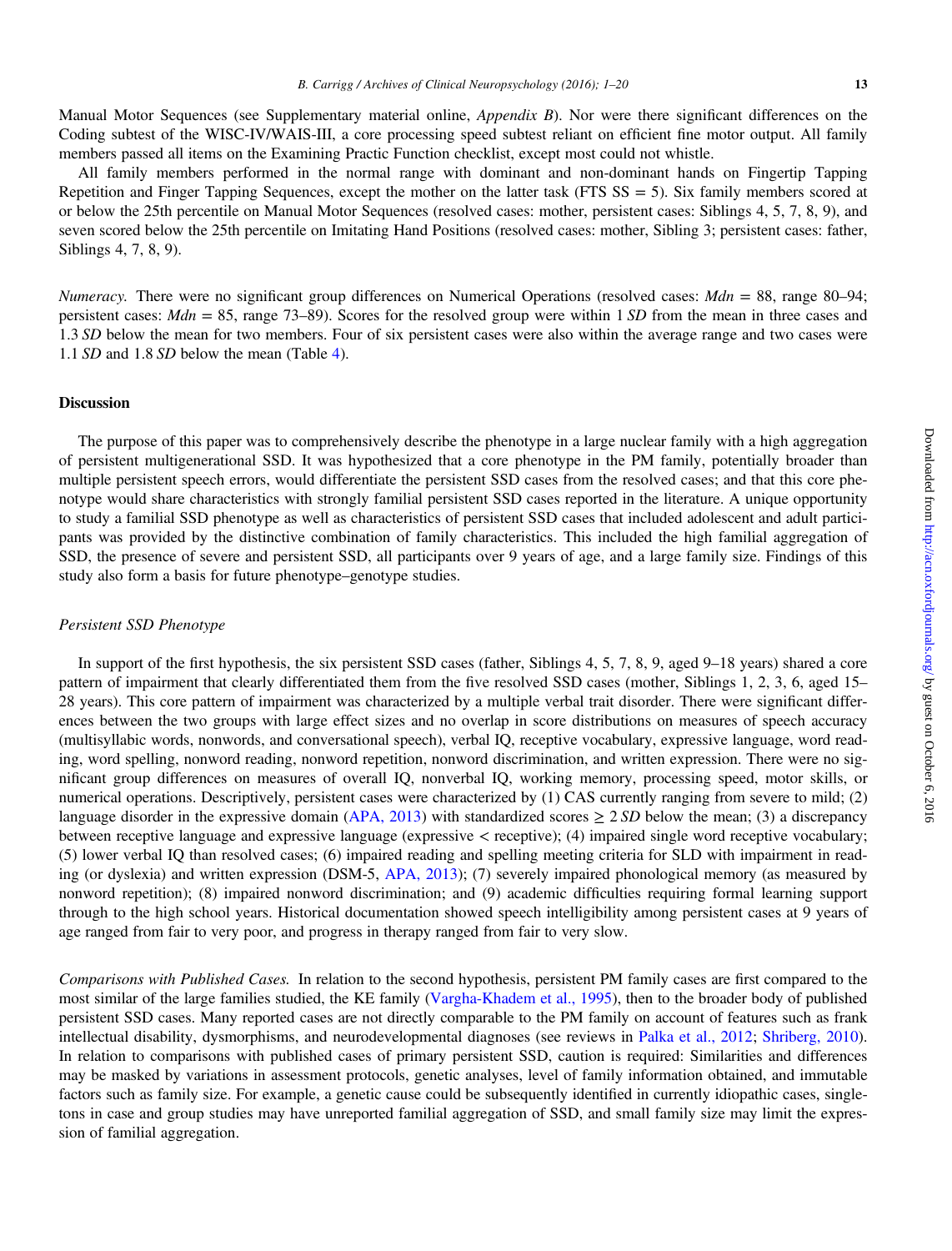Consistent with the KE family, the most salient feature of the persistent SSD phenotype in the PM family is prominently disordered speech. Both families share unusually high levels of familial aggregation of CAS; severe presentations of CAS persisting into adolescence/adulthood and necessitating alternative communication systems in some cases; a phenotype characterized by a multiple verbal trait disorder affecting speech, language, and literacy; and broadly similar nonverbal IQ (PM persistent cases: median = 91, range = 79–106; KE—affected cases: mean=86, range 71–111; [Vargha-Khadem et al., 1995](#page-19-0)). Difficulty with sequential manual tasks requiring complex motor programming was present in all affected KE family members [\(Vargha-Khadem, 2011\)](#page-19-0) and the majority of persistent PM family cases, although neither family had difficulty with simple limb praxis tasks such as pretending to brush hair ([Watkins et al., 2002](#page-19-0)).

Notable phenotypic differences between persistent cases in PM and KE families were the absence of dysarthria and lack of consistent and marked OFA in the PM family. There were no significant differences in the nonverbal IQ (including the Coding subtest) of persistent and resolved cases in the PM family as seen in affected versus unaffected members of the KE family ([Watkins et al., 2002](#page-19-0)). Critically, unlike the KE family, the PM family lacked any completely unaffected members: Resolved cases had a history of SSD. Early speech and language development of unaffected KE family members was retrospectively reported as normal [\(Hurst, Baraitser, Auger, Graham & Norell, 1990\)](#page-17-0); however, "there was considerable overlap between the two groups on most tests" ([Vargha-Khadem, Gadian, Copp & Mishkin, 2005](#page-19-0), p. 132) leaving to question whether some unaffected KE members may have had a history of subtle verbal trait disorders.

Cognitive profile Among reported cases with persistent SSD and cognition in the borderline to average range, cognitive profiles are broadly similar to persistent PM family cases. The commonly reported pattern of relatively stronger nonverbal than verbal intellect [\(Palka et al., 2012;](#page-18-0) [Speake et al., 2012;](#page-19-0) [Zaretsky et al., 2010\)](#page-19-0) was found in three of six persistent cases in the PM family. Although the remaining three cases did not have a statistically significant discrepancy in IQ, the trend of relatively stronger nonverbal than language skills held with specific expressive language testing results 1–2 SD below nonverbal IQ.

Comparisons of other cognitive measures are limited by a lack of information on published persistent SSD cases. However, in contrast to previously published studies, persistent PM family cases did not demonstrate core deficits in generic working memory [\(Turner et al., 2013;](#page-19-0) [Zaretsky et al., 2010](#page-19-0)) or the cognitive processes underlying attention, short-term memory, and speed of processing tasks on the WAIS-III [\(Rice et al., 2012](#page-18-0), p. 180). Persistent cases in the PM family typically displayed intact spatial short-term memory span, spatial working memory, auditory-verbal short-term memory span, and auditory-verbal working memory: Moreover, there were no significant group differences on these measures suggesting they were not core deficits. In contrast, all persistent cases were severely impaired on a recognized measure of phonological memory (nonword repetition, SS range  $= 1-2$ ) despite a range in SSD severity. This suggests a specific difficulty arising from vulnerability within the phonological system as opposed to impairments within more general attentional or higher-level working memory domains.

There are legitimate concerns that nonword repetition tasks index speech accuracy in participants with SSD ([Shriberg](#page-19-0) [et al.,](#page-19-0) 2009). Nonetheless, findings suggest phonological processing of nonword information was particularly challenging for the PM family. Although the increased motor programming load required for production of a novel nonword sequence contributes to performance on these tasks, persistent cases were also impaired on a complex nonword discrimination in the presence of adequate performance on a lexical discrimination task. Furthermore, even the persistent case with mild CAS (Sibling 7) achieved the lowest nonword repetition score ( $SS = 1$ ). Complex nonword repetition tasks are known to be sensitive to a range of behavioral phenotypes such as language impairment and reading disability without SSD [\(Shriberg et al., 2009](#page-19-0)). However, the finding that all resolved PM family cases also had impaired nonword repetition (SS range  $= 4-5$ )—despite normalized/near normalized speech, average language abilities, and most standardized literacy measures in the normal range suggests the familial predisposition to difficulty on this task may be related to the SSD.

Language and literacy profile Consistent with findings in singleton and familial persistent SSD literature, persistent PM family cases displayed impairment across multiple verbal traits of language, spelling, reading, and phonological processing [\(Lewis et al., 2004b, 2015](#page-18-0); [Stackhouse & Snowling, 1992a, 1992b\)](#page-19-0), including stronger receptive than expressive language [\(Lewis et al., 2004b](#page-18-0); [Turner et al., 2013](#page-19-0); [Vargha-Khadem et al., 2005](#page-19-0)). Impaired single word receptive vocabulary was present in all persistent PM family cases within a narrow score range, even though receptive language abilities ranged widely from severely impaired to average. This suggests support for the proposal that cascading effects of impaired phonological processing in children with SSD affect the quality of phonological representations; in turn affecting the completeness of lexical representations and thus vocabulary, language, and literacy ([Rvachew & Grawburg, 2006;](#page-18-0) [Zaretsky et al., 2010](#page-19-0)). In relation to CAS specifically, it has been further hypothesized "phonological impairment is a by-product of atypical motor learning or sequencing, and that this ultimately leads to disrupted development of phonological representations" [\(Liegeois, Morgan &](#page-18-0) [Vargha-Khadem,](#page-18-0) 2007, p. 183).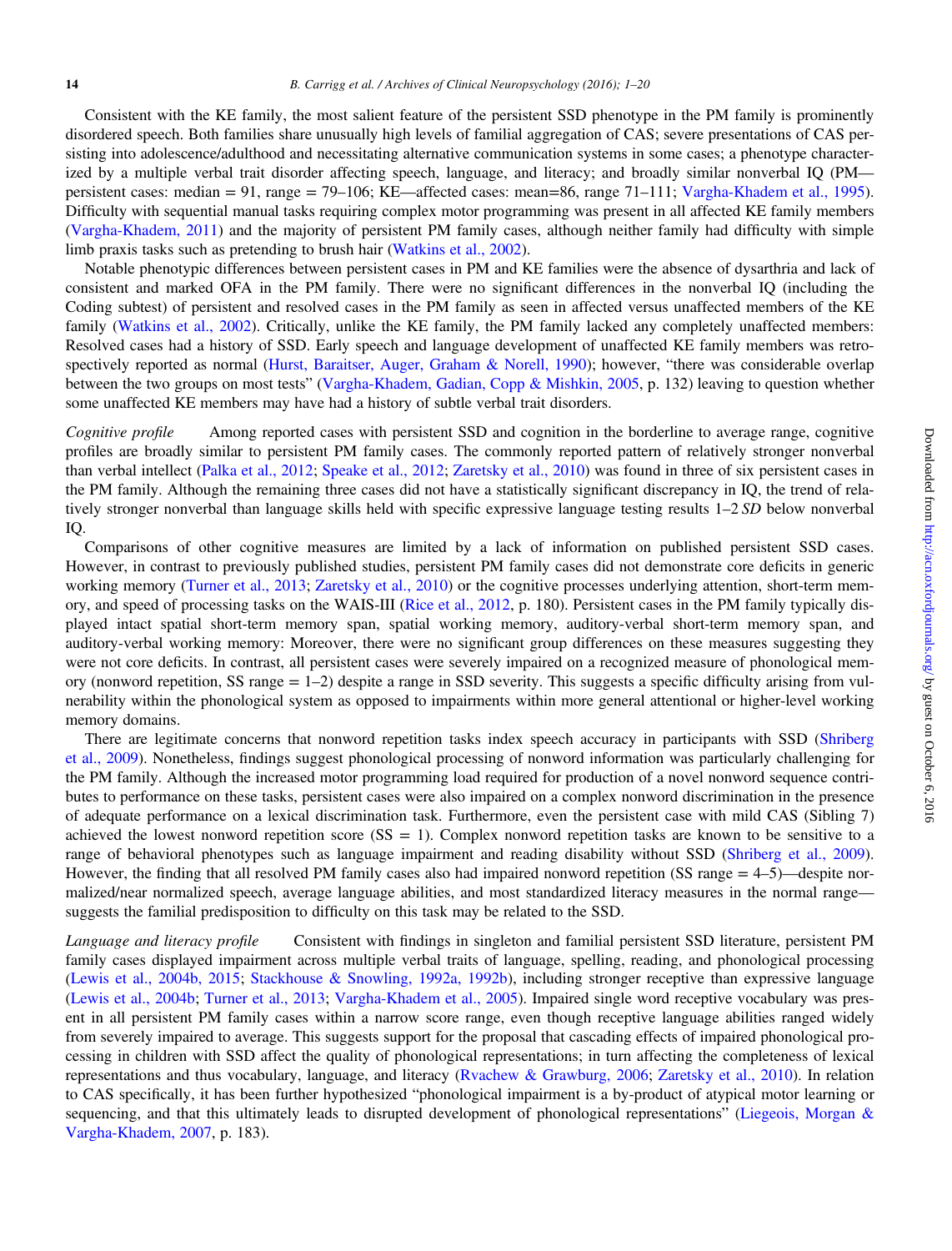Reading comprehension was reduced relative to age expectations in the majority of persistent PM family cases but less impaired than phonologically based decoding skills (Table [5\)](#page-8-0): This is consistent with limited published data ([Lewis et al.,](#page-18-0) [2004b;](#page-18-0) [Zaretsky et al., 2010](#page-19-0)). Unlike word/nonword reading and spelling accuracy tasks, reading comprehension is supported by other language based skills and general knowledge. The increased difficulty in spelling than reading reported by [Lewis](#page-18-0) [and colleagues \(2004b\)](#page-18-0) was not replicated in persistent PM family cases, although all described spelling as more difficult than reading. In summary, findings of this study support a multiple deficit account of literacy [\(Raitano et al., 2004](#page-18-0), p. 833 for discussion).

Speech and oromotor profile The finding that all persistent cases in the PM family had CAS was consistent with published research where CAS/suspected CAS is the most frequently diagnosed persistent SSD subtype [\(Lewis et al., 2004b](#page-18-0); [Turner et al., 2013](#page-19-0)). Severity levels were also similar [\(Lewis et al., 2004b](#page-18-0); [Speake et al., 2012](#page-19-0))—although very few studies report cases without intellectual disability who used augmentative and alternative communication systems [\(Cumley &](#page-17-0) [Swanson,](#page-17-0) 1999; [McLaughlin & Kriegsmann, 1980;](#page-18-0) [Vargha-Khadem et al., 1995\)](#page-19-0). The high level of familial aggregation of CAS in the PM family, however, is unusual given the rarity of CAS in the normal population  $\langle 0.01\%; ASHA, 2007 \rangle$  and the low rates in nuclear family members of probands with CAS ([Lewis et al., 2004a](#page-18-0)).

The absence of dysarthria in persistent PM family cases contrasts with published persistent SSD cases that frequently report comorbid dysarthria ([Fedorenko et al., 2015](#page-17-0); [Morgan et al., 2010](#page-18-0); [Peter et al., 2014;](#page-18-0) [Rice et al., 2012](#page-18-0); [Turner et al.,](#page-19-0) [2015\)](#page-19-0) or subtle oromotor issues ([Stackhouse et al., 2006;](#page-19-0) [Zaretsky et al., 2010](#page-19-0)). Where assessed, OFA is inconsistently identified in published cases of persistent SSD: This accords with the minimal to mild levels of OFA found in only some PM family members but contrasts other large family studies where OFA is a strong feature ([Kugler et al., 2008;](#page-17-0) [Saleeby et al., 1978](#page-18-0); [Scheffer et al., 1995](#page-18-0); [Vargha-Khadem et al., 1995](#page-19-0)). The effects of age, task complexity, and comorbid dysarthria on the diagnosis of OFA are worthy of consideration and highlight the need for standard assessments of oromotor structure, function, and praxis across the lifespan. As an example, the OFA tasks used in the KE family studies included more complex sequences than used here or elsewhere (i.e., 11 sets of three-part oromotor movements performed simultaneously then sequentially; [Vargha-Khadem et al., 1998](#page-19-0)), and the diadokochinetic sequences contained consonant clusters ("pla-kra-ta"; [Morgan](#page-18-0) et al., [2010,](#page-18-0) p. 97, rather than typically used "pa-ta-ka").

Motor profile The below average performance by the majority of persistent PM family cases on manual motor programming tasks is consistent with prior research that has queried motor difficulties in persistent SSD cases [\(Cumley & Swanson,](#page-17-0) [1999;](#page-17-0) [Stackhouse & Snowling, 1992b](#page-19-0); [Zaretsky et al., 2010\)](#page-19-0) or reported differences relative to controls on challenging motor tasks (Redle [et al., 2015](#page-18-0)).

In summary the second hypothesis was partially supported: Persistent PM family cases displayed greater phenotypic similarity to published idiopathic singleton cases than strongly familial cases. There were similarities to the KE family in terms of phenotype, levels of familial aggregation, severity, and persistence of SSD into adulthood; however, the absence of dysarthria and marked orofacial praxis in the PM family were key differences.

# Resolved SSD Phenotype

There are strong similarities among the profiles of resolved PM family cases and reports of adolescents/adults with early childhood SSD without comorbid language impairment [\(Johnson et al., 1999;](#page-17-0) [Lewis et al., 2015\)](#page-18-0). In contrast to persistent PM family cases, all resolved cases were in the normal range on tests of verbal IQ, nonverbal IQ, receptive and expressive language. Speech ranged from within normal limits to minimal distortion errors on multisyllabic words and in conversation in Sibling 3, consistent with existing literature ([Johnson et al., 1999;](#page-17-0) [Lewis et al., 2015\)](#page-18-0). Resolved cases were overwhelmingly in the average range on standardized literacy measures. However, subtle residual literacy vulnerabilities were suggested by the statistically significant discrepancy between verbal IQ and at least one standardized literacy measure, and lower than expected performance on aspects of the written expression task. All resolved PM family cases were impaired on the nonword repetition task. Although it remains unclear whether this task presents unique challenges to speech production for resolved SSD cases or reveals phonological memory difficulties (or both), impaired phonological memory and subtle literacy weakness have been previously reported [\(Lewis & Freebairn, 1992;](#page-18-0) [Lewis et al., 2015](#page-18-0)). The subtle motor control problems for speech and manual tasks noted in some resolved PM family cases is consistent with published cases [\(Lewis](#page-18-0) [et al.,](#page-18-0) 2015; [Peter & Raskind, 2011\)](#page-18-0).

Findings of this study support the critical role language plays in outcomes for children with SSD [\(Lewis & Freebairn,](#page-18-0) [1992;](#page-18-0) [Rvachew, 2007](#page-18-0)). Resolved PM family cases with the strongest literacy skills (Siblings 1, 2, 3) also had the strongest language abilities: Not only did they achieve the highest scores on all tests of language and verbal intellect, they were the only three family members with statistically significantly higher verbal than nonverbal IQ. This is despite Sibling 3 being the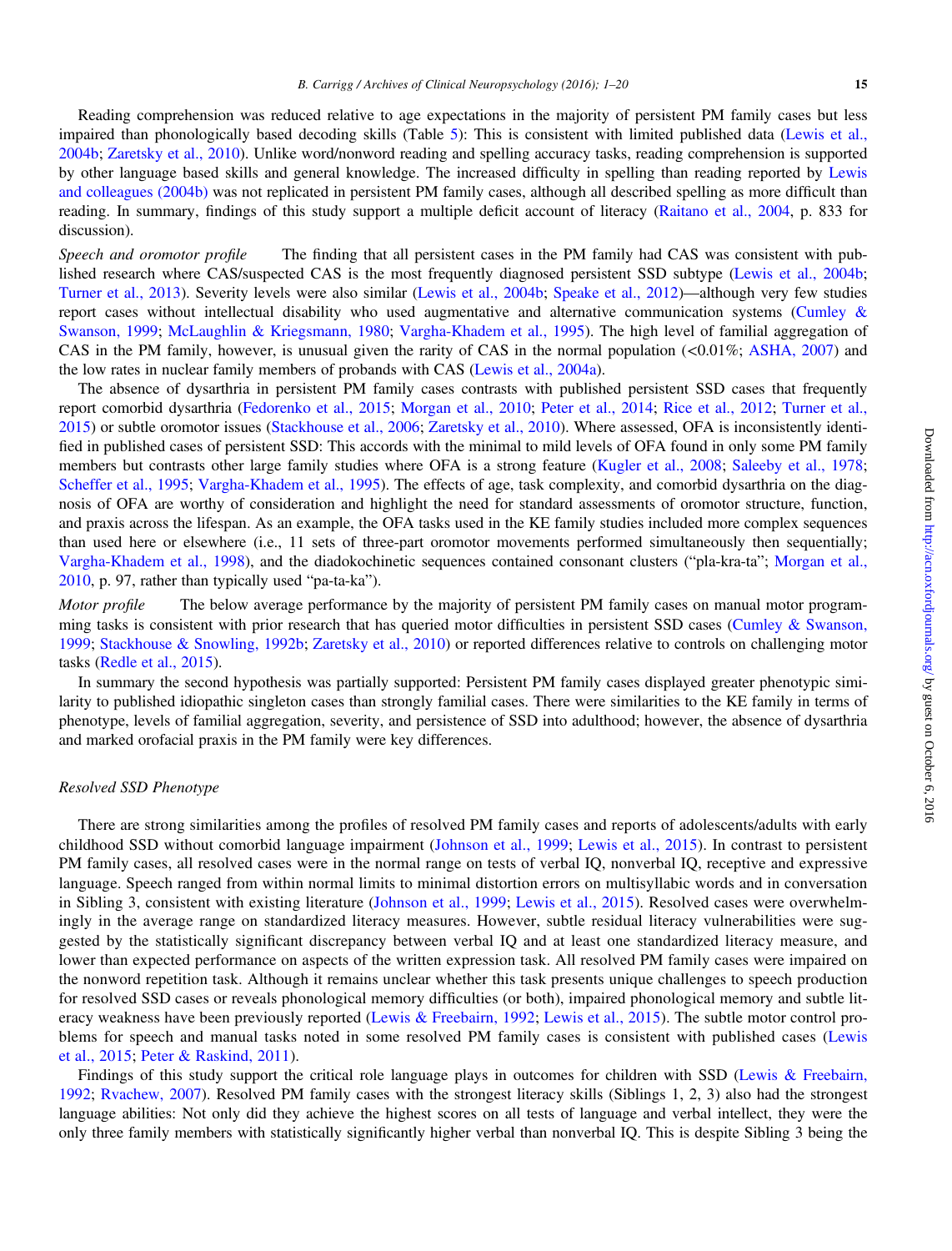only resolved case to retain subtle speech distortion errors. Conversely, resolved cases with the lowest language scores (mother and Sibling 6) - albeit still in the average range - had the lowest literacy abilities. Two possible interpretations of these findings have been discussed in the literature [\(Rvachew, 2007\)](#page-18-0). First, language impairment is an additive risk factor for reading disorder alongside the risk already associated with SSD ([Raitano et al., 2004\)](#page-18-0). Alternatively, strong language skills may be one of a range of factors protecting against reading disorder in children with an underlying phonological processing deficit ([Snowling, Bishop & Stothard, 2000\)](#page-19-0).

# Discrete or Continuous Phenotype?

Statistically significant differences between persistent and resolved groups on 11 key measures and differences in historical variables provide strong support for the presence of discrete persistent and resolved SSD phenotypes. Findings suggest the persistent SSD phenotype primarily affects verbal traits of speech, language, literacy, and phonological processing and broadly affects learning and academic outcomes. Support for this dichotomous view includes that (a) the two phenotypes held for age and severity; (b) there was no overlap of individual scores on any of 11 key measures that significantly separated the groups; and (c) all persistent cases were individually impaired on speech, language, literacy, and phonological processing tasks. This finding is noteworthy given that in the KE family there was a high degree of overlap among individual scores [\(Vargha-Khadem et al., 1998](#page-19-0)), and each affected member was individually impaired on only 3 of 28 tasks (i.e., word repetition, nonword repetition, and simultaneous and sequential orofacial movements). Critically, however, in the KE family, significant group differences were present on many tasks and a mutation in the FOXP2 gene segregated perfectly with affected status ([Lai et al., 2001](#page-17-0); [Vargha-Khadem et al., 1995\)](#page-19-0).

An alternate interpretation of the current data is the presence of a continuous familial SSD phenotype in the PM family. Support for this view includes the identification of several traits common to all family members, and the presence of a range of abilities within the two groups. All family members shared a history of preschool SSD, impaired phonological processing abilities, at least Verbal or Nonverbal IQ in the normal range, a statistically significant discrepancy between Verbal IQ and at least one standardized literacy measure, and a degree of specific difficulty coordinating respiratory and phonatory systems when sustaining /z/ production. Additionally, the father and all nine children shared a history of treatment for SSD, had at least one adult sibling affected by severe and persistent SSD, and retained a degree of self-consciousness about their speech. With regard to the range of abilities within the groups, Sibling 7 in the persistent group was more mildly affected across literacy, language, and speech areas than other persistent cases; and Siblings 3 and 6 in the resolved group were diagnosed with severe CAS in the preschool years. Descriptively, there were familial trends to below average performance on diadochokinesis and manual motor planning tasks, and psychological referral for anxiety-related presentations. Future genetic testing may provide insight into the presence of a discrete versus continuous phenotype in the PM family.

## Study Implications

This study has implications for the management of children diagnosed with severe to profound SSD in particular, CAS. No member of the PM family with significant speech sound errors past 9 years of age avoided language impairment, dyslexia, and phonological processing impairment. This is not to suggest speech production alone indexes the degree of impairment to the phonological system: The most severely speech impaired member (Sibling 4) had stronger literacy and language abilities than the father despite similar nonverbal IQ. However, it suggests that in individuals with a profile similar to persistent PM family cases, there may be a tipping point for SSD severity beyond which a multiple verbal trait disorder is difficult to avoid. This is supported by research showing multiple verbal traits were affected in children diagnosed with severe or profound SSD in early childhood who had significant speech errors after age 9 years (see review in introduction). Studies comparing children with isolated SSD and children with comorbid SSD and language impairment have reported more severe SSD in the latter group. Furthermore, [Lewis and colleagues \(2015\)](#page-18-0) found higher rates of comorbid reading disability and language impairment in adolescents with persistent SSD relative to no-SSD and resolved SSD groups.

It is unclear to what degree a multiple verbal trait disorder co-occurs with persistent SSD or is due to the downstream effects of SSD on development of phonological representations and thus language and literacy. Severe and persistent forms of language impairment and dyslexia occur independent of SSD; but there is limited evidence that severe and persistent SSD occurs in the absence of these disorders. Findings of this study suggest that children with severe CAS in particular require comprehensive assessments of speech, language, literacy, cognitive, and motor systems because multiple domains are likely affected. Such information enables interventions to be individually tailored and may inform prognosis. It is likely that purely motor based treatments for CAS cannot sufficiently address associated language and literacy difficulties, and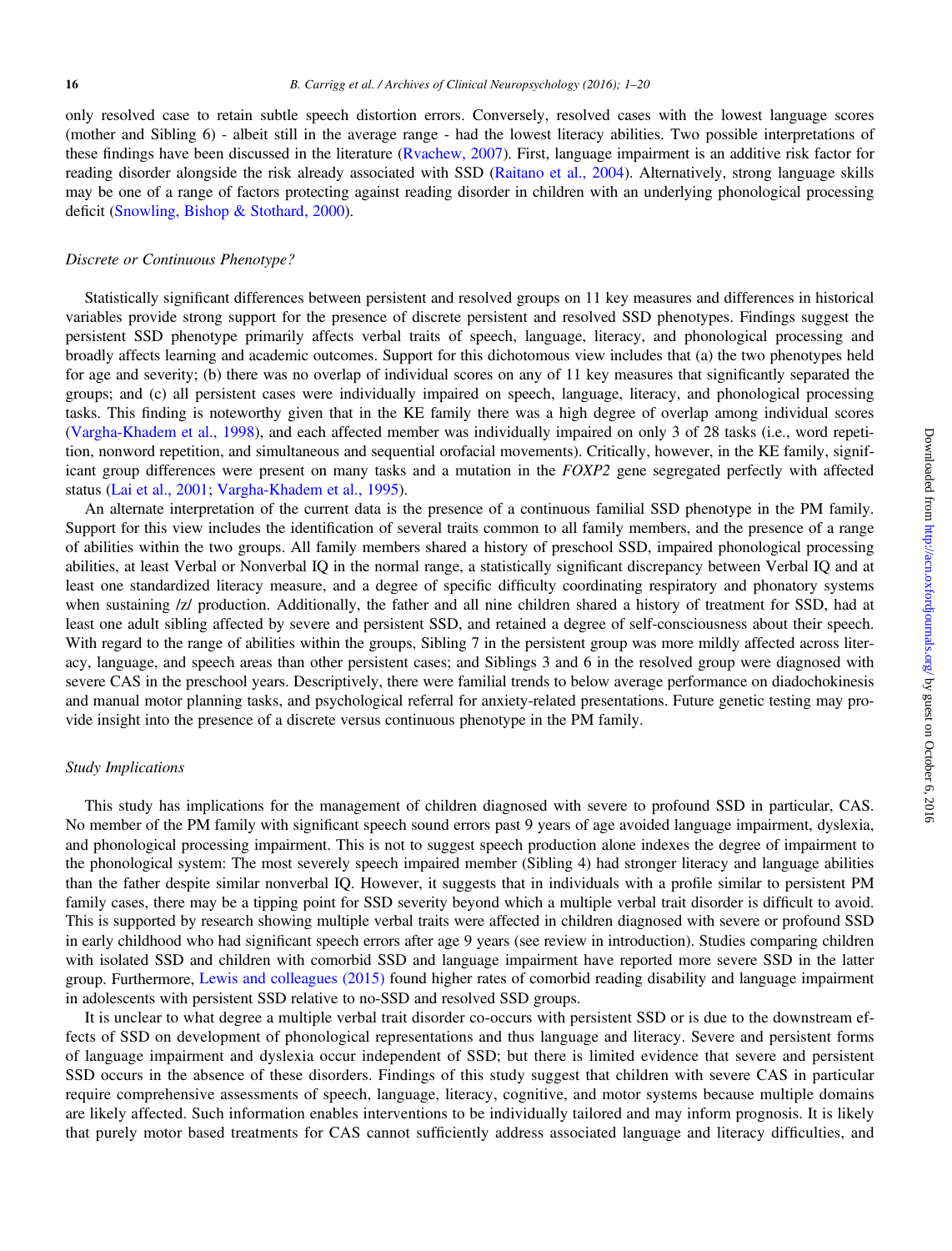that data gathered from the measurement of outcomes across multiple domains are required to determine the most effective and efficient interventions. The need to develop literacy and language skills in addition to intelligible speech is highlighted in cases where children do not become fully intelligible and require strong literacy skills to use alternative electronic communication devices [\(Carrigg et al., 2015\)](#page-17-0). A further implication of this study is the early consideration of the socioemotional health of children with severe and profound SSD, given the trend to anxiety-related presentations in persistent PM family cases.

#### Limitations and Future Directions

Caution needs to be exercised in interpreting study findings due to the small sample size and potential lack of generalizability beyond this one family. Further limitations include the absence of genetic and neuroimaging data, lack of assessment of the father's extended family, the inability to definitively identify the SSD subtype in resolved cases had in their early years (i.e., Speech Delay or CAS), and challenges subtyping older individuals with childhood speech disorders. Numeracy was insufficiently assessed to draw conclusions about mathematical abilities, and additional speech perception tasks may have been informative. Factors other than severity could also affect the persistence of SSD, such as the timing, amount and type of treatment received, which were not explored in this study. Although the effect of reduced school attendance on test results is unknown, it was not considered to influence the core phenotype: Attendance was equally poor for all family members and was not a point of difference. Despite reduced school attendance, the resolved SSD cases performed in the normal range on measures of academic achievement. Furthermore, the residual phonological processing impairment and relative literacy weaknesses observed in resolved cases are also documented in similar cases without reported school attendance issues.

Future studies aiming to predict persistent multiple verbal trait disorder in young children with SSD could consider factors such as a family history of persistent SSD with multiple verbal trait disorder; a preschool diagnosis of severe or profound CAS affecting intelligibility at school entry; multiple speech errors at age 9 years; and very slow to fair therapy progress. Other factors to examine include concomitant severe expressive language impairment; poor phonological processing, including nonword discrimination; impaired receptive vocabulary, even in the presence of average receptive language; and literacy difficulties, specifically in phonological decoding. Limb motor coordination difficulties and anxiety-related presentations also warrant attention in future studies. A multivariate analysis in a larger persistent SSD cohort or longitudinal study of a prospective at-risk cohort may reveal how variables interact in the persistent SSD profile.

Future studies could also investigate genetic and neural correlates in the PM family. The neural basis for CAS remains poorly understood and minimally studied [\(Liégeois & Morgan, 2012,](#page-18-0) p. 439). The little that is known relates primarily to CAS associated with epilepsy, metabolic disorders, syndromes, and/or comorbid dysarthria—none of which were found in the PM family members. In a review of the neural basis of childhood speech disorders, [Liégeois and Morgan \(2012\)](#page-18-0) examined 12 studies: They conclude: "The few studies reporting on childhood apraxia of speech converged towards morphological, structural, metabolic or epileptic anomalies affecting the basal ganglia, perisylvian and rolandic cortices bilaterally" (p. 439). Future neuroimaging data on the PM family, who are without comorbid medical conditions, may serve as a point of comparison in the sparse literature on the neural correlates of CAS.

## **Conclusions**

Rapid advances in speech genetics have not been matched by the development of well-defined phenotypes for SSD. Here, the comprehensive assessment of a large multigenerational family revealed a core phenotype characterized by a multiple verbal trait disorder that distinguished persistent from resolved SSD cases. The phenotype bore greater resemblance to published idiopathic singleton cases than those in large family studies, given the absence of comorbid dysarthria or marked OFA. The phonological memory impairment and subtle literacy weakness present in resolved PM family cases resembled published reports.

This study responds to calls for carefully defined speech and language phenotypes [\(Grigorenko, 2009](#page-17-0)), the use of protocols sensitive to different SSDs [\(Shriberg, Jakielski & El-Shanti, 2008\)](#page-19-0), the direct assessment of siblings and parents ([Lewis et al.,](#page-18-0) [2004a](#page-18-0)), and the investigation of SSD in families with multigenerational histories [\(Peter & Raskind, 2011\)](#page-18-0). Comprehensive phenotyping can advance the study of SSD. The identification of cognitive, linguistic, and motor profiles associated with persistent SSD may increase the precision of subtyping, improve cross-study comparisons of phenotypically similar participants, and facilitate the discovery of genetic and neural correlates.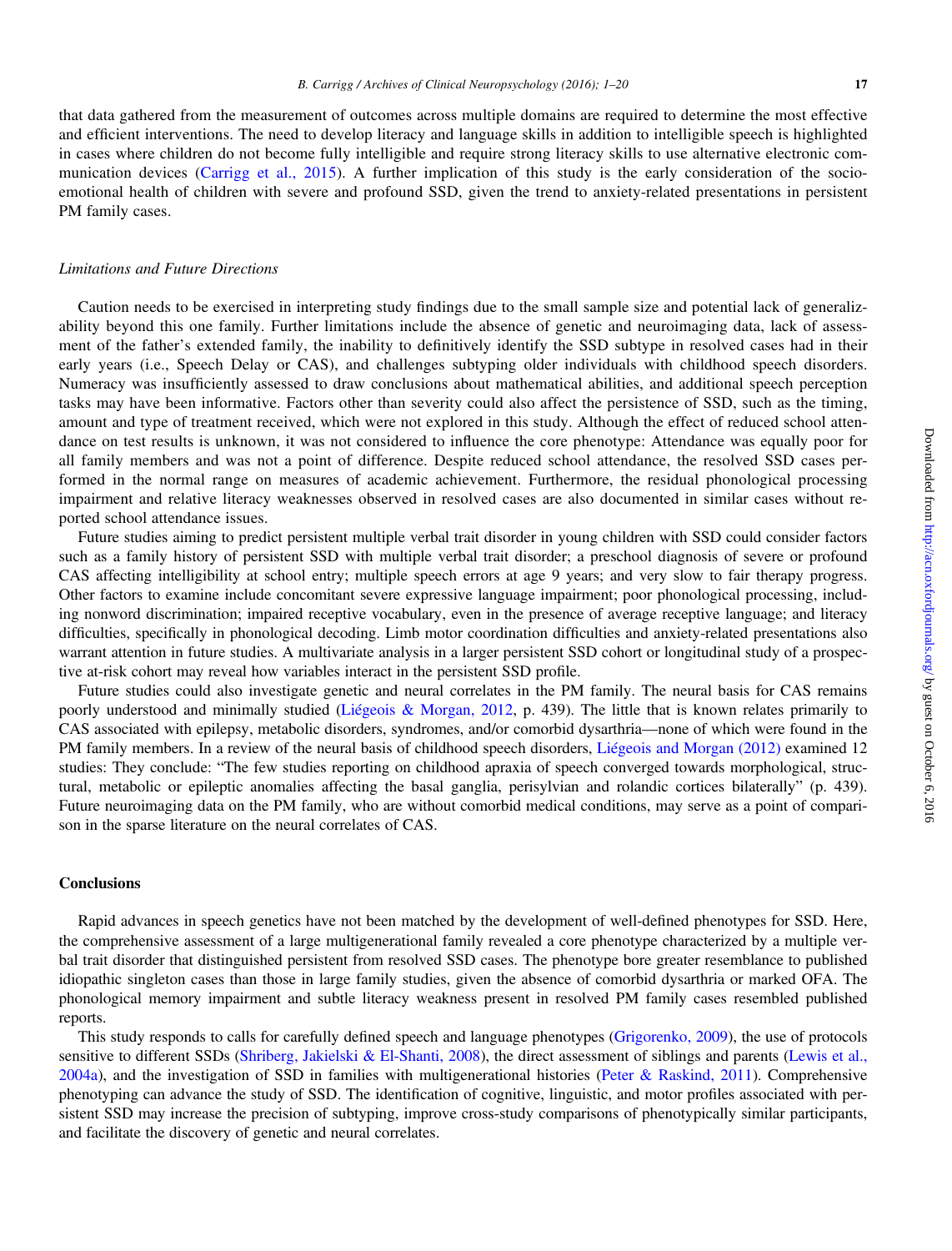## <span id="page-17-0"></span>Funding

This work was partially supported by the Sydney Children's Hospital Foundation. Ballard was supported by an Australian Research Council Future Fellowship FT120100355.

## Conflict of Interest

None declared.

# Acknowledgements

We are deeply indebted to members of the PM family whose courage, generosity, and altruism made this study possible. We thank Liz Kenway, clinical psychologist, for assistance with data collection and Dr Rob Heard for statistical advice. Preliminary data were presented at the 2012 International Motor Speech Conference, Santa Rosa, California, USA. Partial data on Sibling 4 were published in a case study paper (Carrigg et al., 2015).

# References

- Alcock, K. J., Passingham, R. E., Watkins, K., & Vargha-Khadem, F. (2000). Pitch and timing abilities in inherited speech and language impairment. Brain and Language, 75 (1), 34–46. [doi:10.1006/brln.2000.2323](http://dx.doi.org/10.1006/brln.2000.2323).
- American Psychiatric Association. (2013). Diagnostic and statistical manual of mental disorders. (5th ed.) Washington, D.C: American Psychiatric Publishing.
- American Speech-Language-Hearing Association. (2007). Childhood apraxia of speech [Technical Report]. Available from [www.asha.org/policy](http://www.asha.org/policy).
- Bailey-Wilson, J. E., & Wilson, A. F. (2011). Linkage analysis in the next-generation sequencing era. Human Heredity, 72 (4), 228.
- Ballard, K. J., Robin, D. A., McCabe, P., & McDonald, J. (2010). A treatment for dysprosody in childhood apraxia of speech. Journal of Speech Language and Hearing Research, 53 (5), 1227.
- Campbell, T. F., Dollaghan, C. A., Rockette, H. E., Paradise, J. L., Feldman, H. M., Shriberg, L. D., … Kurs‐Lasky, M. (2003). Risk factors for speech delay of unknown origin in 3‐year‐old children. Child development, 74 (2), 346–357.
- Carrigg, B., Baker, E., Parry, L., & Ballard, K. J. (2015). Persistent speech sound disorder in a 22-year-old male: Communication, educational, socioemotional, and vocational outcomes. SIG 16 Perspectives on School-Based Issues, 16 (2), 37–49.
- Cleland, J., Scobbie, J. M., & Wrench, A. A. (2015). Using ultrasound visual biofeedback to treat persistent primary speech sound disorders. Clinical Linguistics and Phonetics, 29 (8–10), 575–597. [doi:10.3109/02699206.2015.1016188](http://dx.doi.org/10.3109/02699206.2015.1016188).
- Cumley, G., & Swanson, S. (1999). Augmentative and alternative communication options for children with developmental apraxia of speech: three case studies. Augmentative and Alternative Commuication, 15 (2), 110–125. [doi:10.1080/07434619912331278615.](http://dx.doi.org/10.1080/07434619912331278615)
- DeThorne, L. S., Hart, S. A., Petrill, S. A., Deater-Deckard, K., Thompson, L. A., Schatschneider, C., Davison, M. D. (2006). Children's history of speechlanguage difficulties: Genetic influences and associations with reading-related measures. Journal of Speech Language and Hearing Research, 49 (6), 1280–1293. [doi:10.1044/1092-4388\(2006/092\)](http://dx.doi.org/10.1044/1092-4388(2006/092)).
- Dunn, L. M., & Dunn, D. M. (2007). Peabody Picture Vocabulary Test (4th ed.). Bloomington, MN: Pearson.
- Fedorenko, E., Morgan, A., Murray, E., Cardinaux, A., Mei, C., Tager-Flusberg, H., … Kanwisher, N. (2015). A highly penetrant form of childhood apraxia of speech due to deletion of 16p11. 2. European Journal of Human Genetics, 24 (2), 302–306.
- Graham, S. A., Deriziotis, P., & Fisher, S. E. (2015). Insights into the genetic foundations of human communication. Neuropsychology Review, 25 (1), 3–26.
- Graham, S. A., & Fisher, S. E. (2015). Understanding language from a genomic perspective. Annual Review of Genetics, 49, 131–160.
- Grigorenko, E. L. (2009). Speaking genes or genes for speaking? Deciphering the genetics of speech and language. Journal of Child Psychology and Psychiatry, 50 (1–2), 116–125. [doi:10.1111/j.1469-7610.2008.02006.x.](http://dx.doi.org/10.1111/j.1469-7610.2008.02006.x)
- Hayiou-Thomas, M. E. (2008). Genetic and environmental influences on early speech, language and literacy development. Journal of Communication Disorders, 41 (5), 397–408.
- Hurst, J. A., Baraitser, M., Auger, E., Graham, F., & Norell, S. (1990). An extended family with a dominantly inherited speech disorder. *Developmental* Medicine and Child Neurology, 32 (4), 352–355.
- Johnson, C. J., Beitchman, J. H., Young, A., Escobar, M., Atkinson, L., Wilson, B., … Lam, I. (1999). Fourteen-year follow-up of children with and without speech/language impairments: Speech/language stability and outcomes. Journal of Speech Language and Hearing Research, 42 (3), 744–760.
- Kaplan, E., Fein, D., Kramer, J., Delis, D. C., & Morris, R. (1999). WISC-III as a process instrument. San Antonio, TX: The Psychological Corporation.
- Kenney, M. K., Barac-Cikoja, D., Finnegan, K., Jeffries, N., & Ludlow, C. L. (2006). Speech perception and short-term memory deficits in persistent developmental speech disorder. Brain and Language, 96 (2), 178–190.
- Korkman, M., Kirk, U., & Kemp, S. (2007). NEPSY (2nd ed.): A developmental neuropsychological assessment. San Antonio: TX: The Psychological Corporation.
- Kugler, S. L., Bali, B., Lieberman, P., Strug, L., Gagnon, B., Murphy, P. L., … Pal, D. K. (2008). An autosomal dominant genetically heterogeneous variant of rolandic epilepsy and speech disorder. Epilepsia, 49 (6), 1086–1090.
- Lai, C. S. L., Fisher, S. E., Hurst, J. A., Vargha-Khadem, F., & Monaco, A. P. (2001). A forkhead-domain gene is mutated in a severe speech and language disorder. Nature, 413 (6855), 519–523.
- Lewis, B. A. (1992). Pedigree analysis of children with phonology disorders. Journal of Learning Disabilities, 25, 586–597.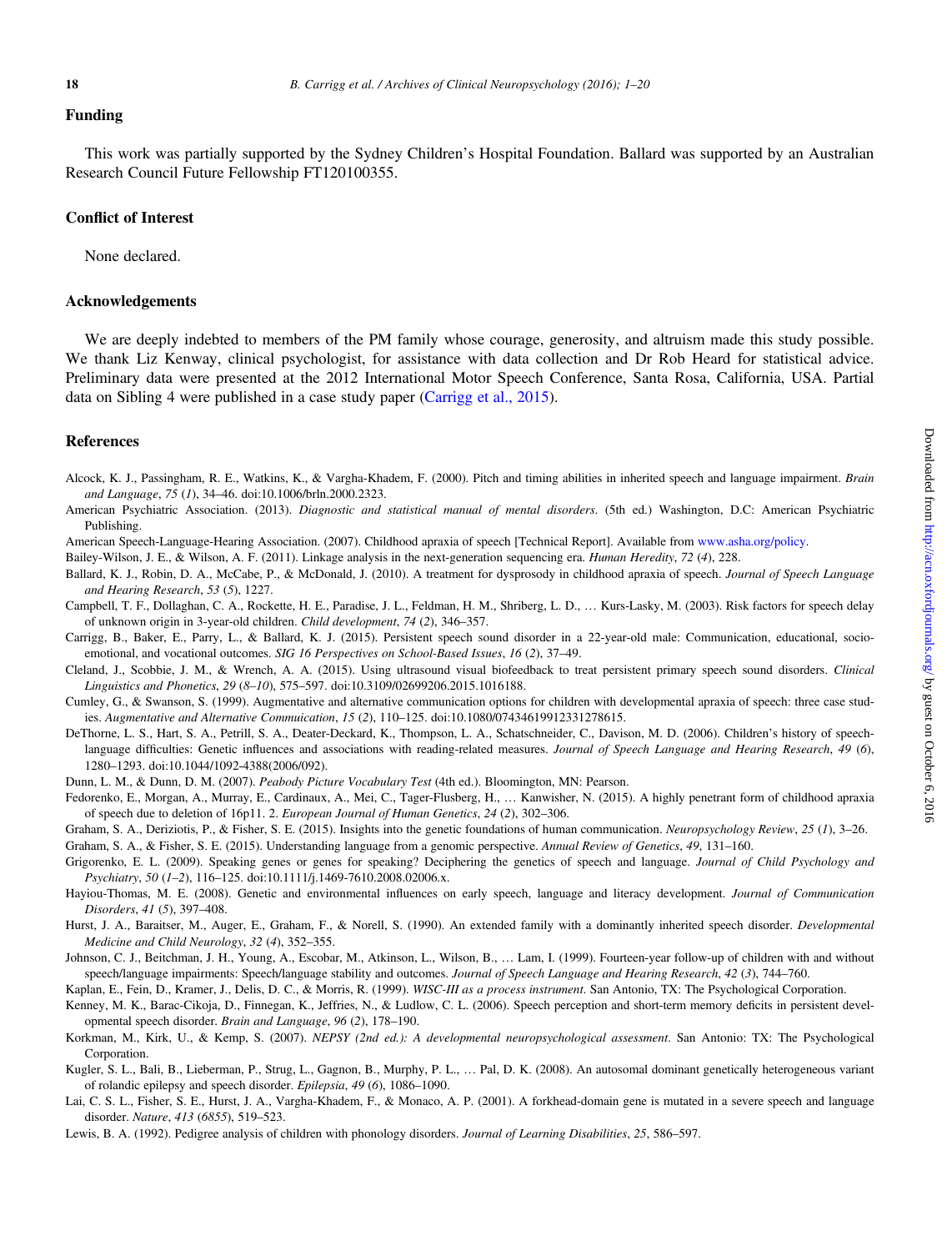- <span id="page-18-0"></span>Lewis, B. A., & Freebairn, L. (1992). Residual effects of preschool phonology disorders in grade school, adolescence, and adulthood. Journal of Speech Language and Hearing Research, 35 (4), 819–831.
- Lewis, B. A., Freebairn, L., Tag, J., Ciesla, A. A., Iyengar, S. K., Stein, C. M., Taylor, H. G. (2015). Adolescent outcomes of children with early speech sound disorders with and without language impairment. American Journal of Speech-Language Pathology, 24 (2), 150–163. doi:10.1044/2014 AJSLP-[14-0075](http://dx.doi.org/10.1044/2014_AJSLP-14-0075).
- Lewis, B. A., Freebairn, L. A., Hansen, A., Gerry Taylor, H., Iyengar, S., & Shriberg, L. D. (2004a). Family pedigrees of children with suspected childhood apraxia of speech. Journal of Communication Disorders, 37 (2), 157–175.
- Lewis, B. A., Freebairn, L. A., Hansen, A. J., Iyengar, S. K., & Taylor, H. G. (2004b). School-age follow-up of children with childhood apraxia of speech. Language, speech, and hearing services in schools, 35 (2), 122–140. [doi:10.1044/0161-1461\(2004/014\)](http://dx.doi.org/10.1044/0161-1461(2004/014)).
- Lewis, B. A., Freebairn, L. A., Hansen, A. J., Miscimarra, L., Iyengar, S. K., & Taylor, H. G. (2007). Speech and language skills of parents of children with speech sound disorders. American Journal of Speech-Language Pathology, 16 (2), 108–118.
- Lewis, B. A., Freebairn, L. A., & Taylor, H. G. (2000). Follow-up of children with early expressive phonology disorders. Journal of Learning Disabilities, 33 (5), 433–444.

Lezak, M., Howieson, D., Loring, D., Hannay, J., & Fischer, J. (2004). Neuropsychological assessment (4th ed.). New York: Oxford University Press.

- Liegeois, F., Morgan, A., & Vargha-Khadem, F. (2007). Neurocognitive correlates of developmental verbal and orofacial dyspraxia. In Coch, D., Fischer, K. W., & Dawson, G. (Eds.) Human behavior, learning, and the developing brain: Typical development (pp.168-186). New York: Guilford Press.
- Liégeois, F. J., & Morgan, A. T. (2012). Neural bases of childhood speech disorders: Lateralization and plasticity for speech functions during development. Neuroscience & Biobehavioral Reviews, 36 (1), 439–458. [doi:http://dx.doi.org/10.1016/j.neubiorev.2011.07.011](http://dx.doi.org/http://dx.doi.org/10.1016/j.neubiorev.2011.07.011).
- MacDermot, K. D., Bonora, E., Sykes, N., Coupe, A. M., Lai, C. S. L., Vernes, S. C., … Fisher, S. E. (2005). Identification of FOXP2 truncation as a novel cause of developmental speech and language deficits. American Journal of Human Genetics, 76 (6), 1074–1080.
- McLaughlin, J. F., & Kriegsmann, E. (1980). Developmental dyspraxia in a family with X-linked mental retardation (Renpenning syndrome). Developmental Medicine and Child Neurology, 22 (1), 84–92. [doi:10.1111/j.1469-8749.1980.tb04308.x.](http://dx.doi.org/10.1111/j.1469-8749.1980.tb04308.x)
- Morgan, A., Liégeois, F., & Vargha-Khadem, F. (2010). Motor speech profile in relation to site of brain pathology: A developmental perspective. In Maassen, B. , & Lieshout, P. V. (Eds.) Speech motor control: New developments in basic and applied research (pp.95–115). Oxford: Oxford University Press.
- Morgan, A., & Vogel, A. (2009). A Cochrane review of treatment for dysarthria following acquired brain injury in children and adolescents. European Journal of Physical and Rehabilitation Medicine, 45 (2), 197–204.
- Nathan, L., Stackhouse, J., Goulandris, N., & Snowling, M. J. (2004). The development of early literacy skills among children with speech difficulties: A test of the "critical age hypothesis". Journal of Speech Language and Hearing Research, 47 (2), 377–391.
- Newmeyer, A. J., Grether, S., Grasha, C., White, J., Akers, R., Aylward, C., … deGrauw, T. (2007). Fine motor function and oral-motor imitation skills in preschool-age children with speech-sound disorders. Clinical Pediatrics, 46 (7), 604–611. [doi:10.1177/0009922807299545](http://dx.doi.org/10.1177/0009922807299545).
- Palka, C., Alfonsi, M., Mohn, A., Cerbo, R., Franchi, P. G., Fantasia, D., ... Zori, R. (2012). Mosaic 7q31 deletion involving FOXP2 gene associated with language impairment. Pediatrics, 129 (1), e183–e188.
- Peter, B., Button, L., Stoel-Gammon, C., Chapman, K., & Raskind, W. H. (2013). Deficits in sequential processing manifest in motor and linguistic tasks in a multigenerational family with childhood apraxia of speech. Clinical Linguistics and Phonetics, 27 (3), 163–191.
- Peter, B., Matsushita, M., Oda, K., & Raskind, W. (2014). De novo microdeletion of BCL11A is associated with severe speech sound disorder. American Journal of Medical Genetics A, 164 (8), 2091–2096.
- Peter, B., & Raskind, W. H. (2011). Evidence for a familial speech sound disorder subtype in a multigenerational study of oral and hand motor sequencing ability. Topics in Language Disorders, 31 (2), 145–167.
- Peterson, R. L., McGrath, L. M., Smith, S. D., & Pennington, B. F. (2007). Neuropsychology and genetics of speech, language, and literacy disorders. Pediatric Clinics of North America, 54 (3), 543–561. [doi:10.1016/j.pcl.2007.02.009.](http://dx.doi.org/10.1016/j.pcl.2007.02.009)
- Peterson, R. L., Pennington, B. F., Shriberg, L. D., & Boada, R. (2009). What influences literacy outcome in children with speech sound disorder? Journal of Speech Language Hearing Research, 52 (5), 1175–1188. [doi:10.1044/1092-4388\(2009/08-0024\)](http://dx.doi.org/10.1044/1092-4388(2009/08-0024)).
- Raca, G., Baas, B. S., Kirmani, S., Laffin, J. J., Jackson, C. A., Strand, E. A., … Shriberg, L. D. (2013). Childhood apraxia of speech (CAS) in two patients with 16p11. 2 microdeletion syndrome. European Journal of Human Genetics, 21 (4), 455–459.
- Raitano, N. A., Pennington, B. F., Tunick, R. A., Boada, R., & Shriberg, L. D. (2004). Pre-literacy skills of subgroups of children with speech sound disorders. Journal of Child Psychology and Psychiatry, 45 (4), 821–835.
- Redle, E., Vannest, J., Maloney, T., Tsevat, R. K., Eikenberry, S., Lewis, B., … Holland, S. K. (2015). Functional MRI evidence for fine motor praxis dysfunction in children with persistent speech disorders. Brain Research, 1597, 47–56.
- Rice, G. M., Raca, G., Jakielski, K. J., Laffin, J. J., Iyama‐Kurtycz, C. M., Hartley, S. L., … Shriberg, L. D. (2012). Phenotype of FOXP2 haploinsufficiency in a mother and son. American Journal of Medical Genetics A, 158 (1), 174-181.
- Rvachew, S. (2007). Phonolgical processing and reading in children with speech sound disorders. American Journal of Speech-Language Pathology, 16 (3), 260–270. [doi:10.1044/1058-0360\(2007/030\)](http://dx.doi.org/10.1044/1058-0360(2007/030)).
- Rvachew, S., & Grawburg, M. (2006). Correlates of phonological awareness in preschoolers with speech sound disorders. Journal of Speech Language Hearing Research, 49 (1), 74–87.
- Saleeby, N. C., Hadjian, S., Martinosky, S. J., & Swift, M. R. (1978). Familial verbal dyspraxia: a clinic study. Conference Proceedings (Abstract). American Speech Language Hearing Association Conference, San Francisco, CA, 20, p. 816.
- Scheffer, I. E., Jones, L., Pozzebon, M., Anne Howell, R., Saling, M. M., & Berkovic, S. F. (1995). Autosomal dominant rolandic epilepsy and speech dyspraxia: A new syndrome with anticipation. Annals of Neurology, 38 (4), 633–642.
- Semel, E., Wiig, E., & Secord, W. (2006). Clinical Evaluation of Language Fundamentals (4th ed.). Australian Standardized Edition. Sydney, NSW: Harcourt Assessment.
- Shriberg, L. D. (2010). A neurodevelopmental framework for research in childhood apraxia of speech. Speech motor control: New developments in basic and applied research (pp.259–270). New York: Oxford University Press Inc.
- Shriberg, L., & Austin, D. (1998). Comorbidity of speech-language disorder: Implications for a phenotype marker for speech delay. In Paul, R. (Ed.) Exploring the speech-language connection (pp.73–117). London: Paul H. Brookes.